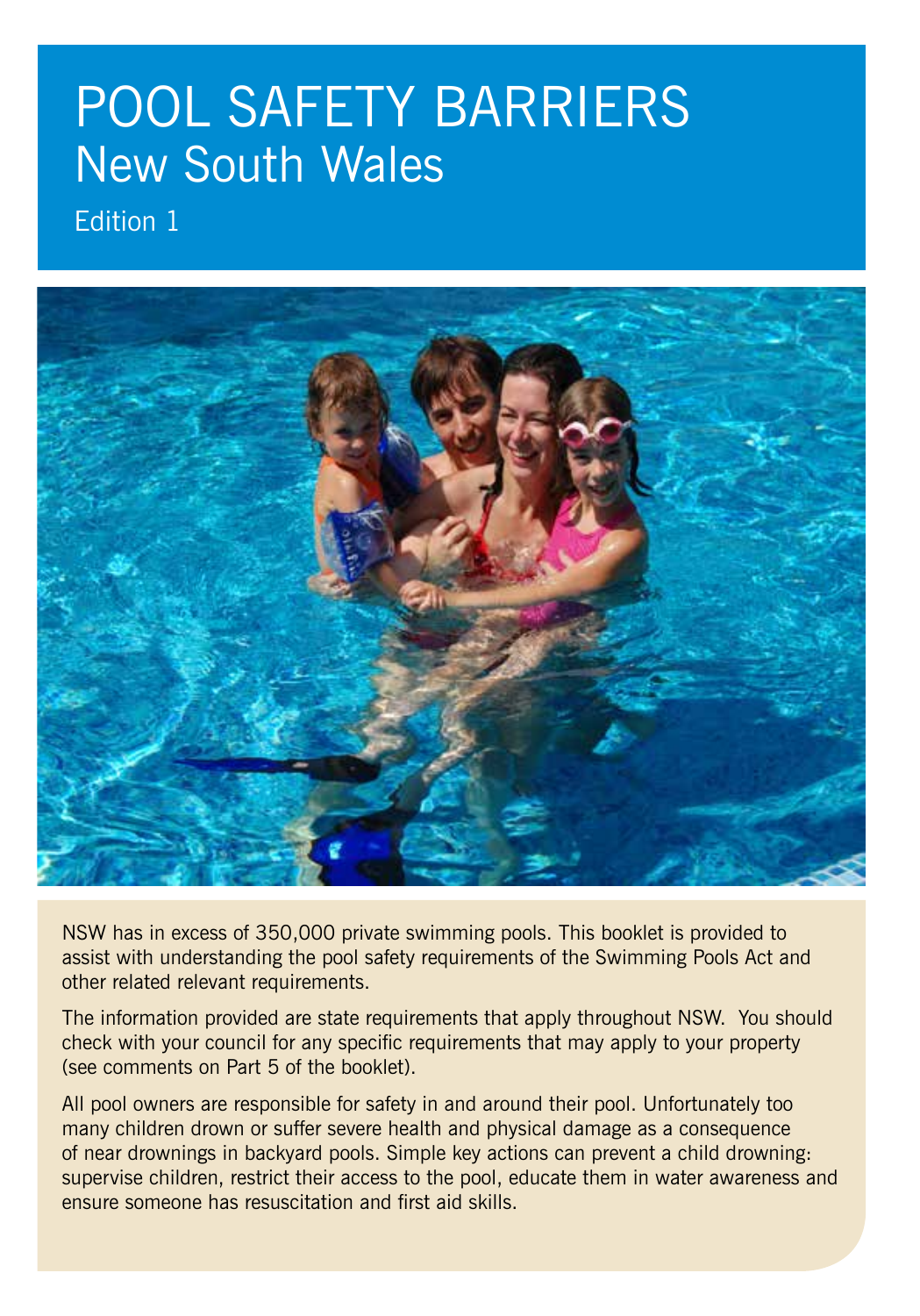

© Sutherland Shire Council - Pool Safety Information Booklet NSW. Version 2: 2013.

Council retains the copyright of this booklet. No part of this booklet may be reproduced or copied in any form or by any means (including electronically) without the written permission of Sutherland Shire Council.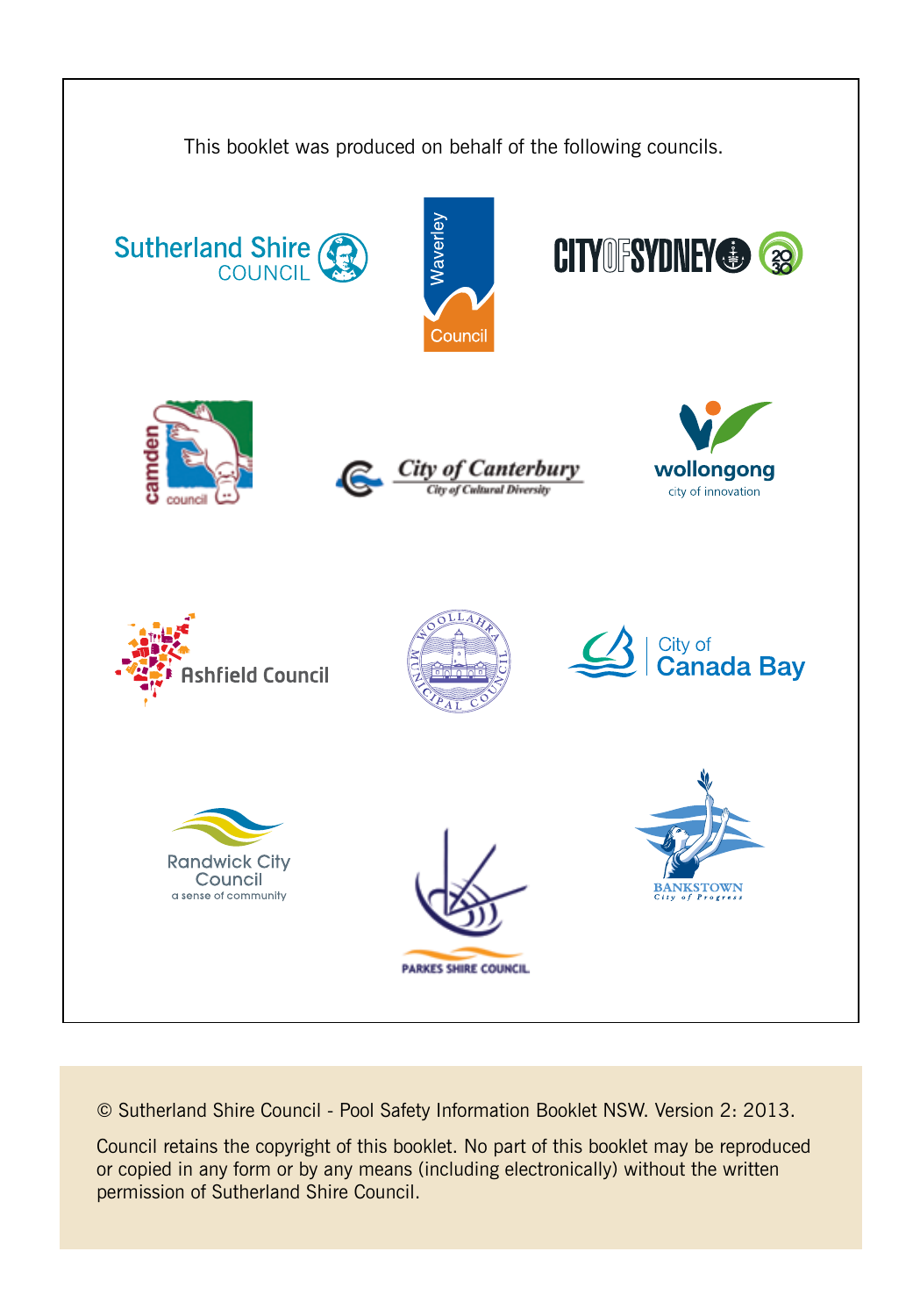### **INDEX**

|  |                                                                         | 2.01.01 |                                                                     |  |  |  |  |
|--|-------------------------------------------------------------------------|---------|---------------------------------------------------------------------|--|--|--|--|
|  |                                                                         | 2.01.02 | Movable dwelling, hotel, motel tourist/ visitor                     |  |  |  |  |
|  |                                                                         |         | accommodation and other multi-occupancy developments 6              |  |  |  |  |
|  |                                                                         | 2.01.03 | Swimming Pools Act Sections 8, 9, 10 Exemptions 7                   |  |  |  |  |
|  | 2.02                                                                    |         |                                                                     |  |  |  |  |
|  |                                                                         | 2.02.01 | Other health and safety issues under the BCA to be aware of 11      |  |  |  |  |
|  | 2.03                                                                    |         |                                                                     |  |  |  |  |
|  |                                                                         | 2.03.01 | General child-resistant barrier requirements  13                    |  |  |  |  |
|  |                                                                         | 2.03.02 | Internal pool safety barrier - open form pool fence  14             |  |  |  |  |
|  |                                                                         | 2.03.03 | Boundary fence pool safety barrier-minimum height 1800 mm16         |  |  |  |  |
|  |                                                                         | 2.03.04 |                                                                     |  |  |  |  |
|  |                                                                         | 2.03.05 |                                                                     |  |  |  |  |
|  |                                                                         | 2.03.06 |                                                                     |  |  |  |  |
|  | 2.04                                                                    |         |                                                                     |  |  |  |  |
|  | 2.05                                                                    |         |                                                                     |  |  |  |  |
|  | 2.06                                                                    |         |                                                                     |  |  |  |  |
|  | 2.07                                                                    |         |                                                                     |  |  |  |  |
|  |                                                                         |         |                                                                     |  |  |  |  |
|  |                                                                         |         |                                                                     |  |  |  |  |
|  |                                                                         |         |                                                                     |  |  |  |  |
|  |                                                                         |         |                                                                     |  |  |  |  |
|  |                                                                         |         |                                                                     |  |  |  |  |
|  |                                                                         |         |                                                                     |  |  |  |  |
|  |                                                                         |         |                                                                     |  |  |  |  |
|  |                                                                         |         |                                                                     |  |  |  |  |
|  |                                                                         |         |                                                                     |  |  |  |  |
|  | 7.01 Above ground pools including inflatable pools, prefabricated pools |         |                                                                     |  |  |  |  |
|  |                                                                         |         |                                                                     |  |  |  |  |
|  |                                                                         |         |                                                                     |  |  |  |  |
|  | 7.02                                                                    |         | Fibreglass, masonry, concrete or similar pools, pools in the ground |  |  |  |  |
|  |                                                                         |         |                                                                     |  |  |  |  |
|  |                                                                         |         |                                                                     |  |  |  |  |
|  |                                                                         |         |                                                                     |  |  |  |  |
|  |                                                                         |         |                                                                     |  |  |  |  |
|  |                                                                         |         |                                                                     |  |  |  |  |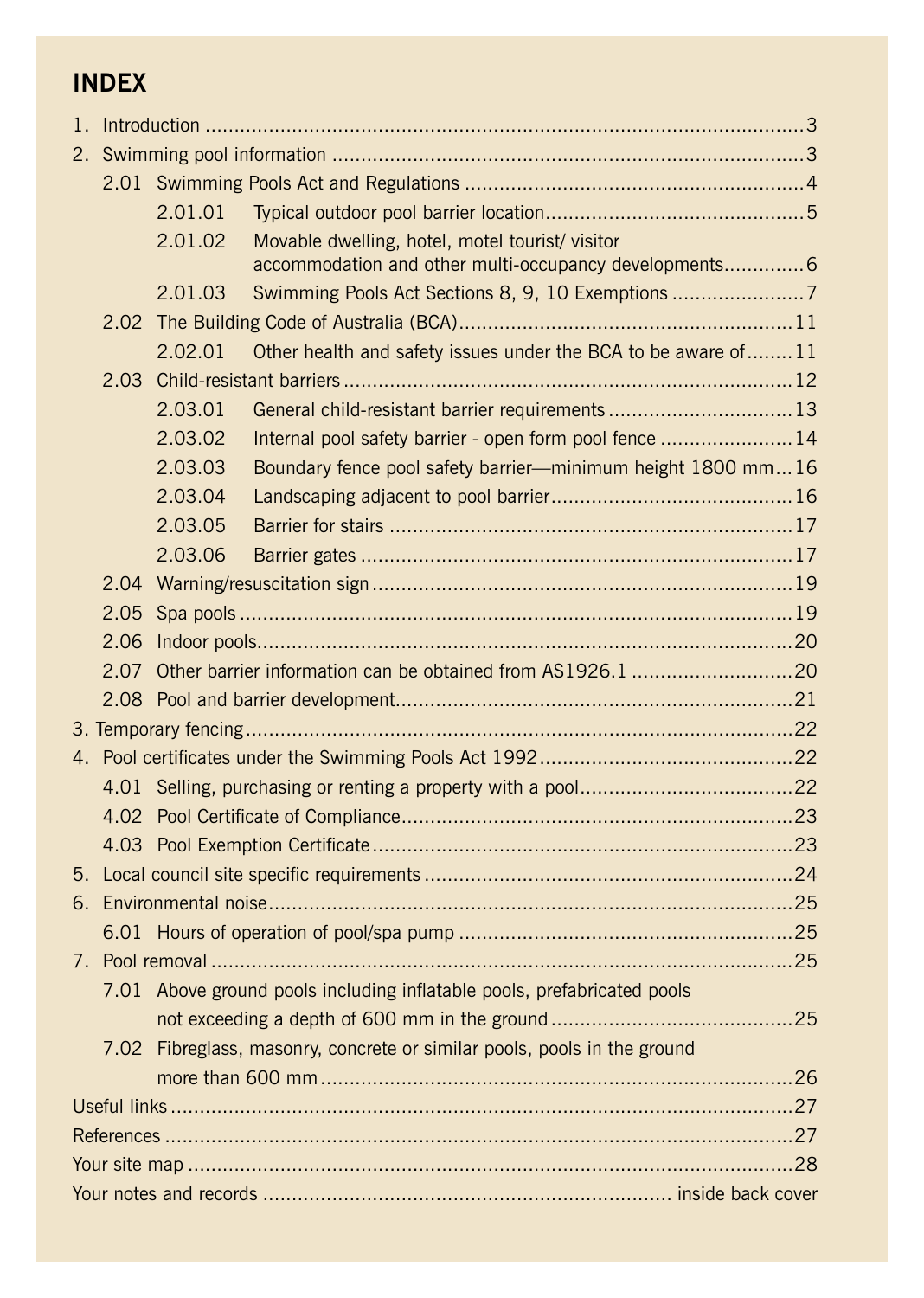### **DISCLAIMER**

The material within this booklet is made available for general use and information purposes only. Users should use their own skill and care with respect to the use of material. It is not provided as professional advice. Users should obtain appropriate professional advice relevant to their particular circumstances to evaluate its accuracy, currency, completeness and relevance for their purposes and specific site restraints and topography. No person should place reliance on information from the information booklet. It is the user's sole responsibility to comply with all statutory requirements and make appropriate decisions in relation to such compliance.

Whilst every effort has been taken to ensure the accuracy and currency of all information within the information booklet, it is not verified information and the accuracy and currency of the information cannot be guaranteed. The provider of this booklet does not warrant that the information within this information booklet can be relied on and expressly disclaims all warranties, express or implied, and does not warrant or make any representations regarding the use of any information within the information booklet.

In some cases the material may incorporate or summarise views, guidelines or recommendations of third parties. The information being general in nature is unable to take into account specific site conditions or additional controls that may apply to a particular site.

#### **ACKNOWLEDGEMENT**

Acknowledgement is made to Sutherland Shire Council and in particular Bruce Begnell who initiated and developed the Pool Safety Information Booklet. Council generously shared the information in the booklet in order to assist other organisations to develop suitable educational material to promote awareness of the Swimming Pools Act and pool barrier requirements. Demand for this information resulted in transforming the original booklet into the Pool Safety Barrier NSW booklet. The booklet will assist in providing a more uniform approach to the safety of young children around pools throughout NSW.

### **DEFINITIONS USED (***Swimming Pools Act 1992***)**

**Swimming Pool** is an excavation, structure or vessel:

- that is capable of being filled with water to a depth greater than 300 millimetres, and
- that is solely or principally used, or that is designed, manufactured or adapted to be solely or principally used, for the purpose of swimming, wading, paddling or any other human aquatic Activity

and includes a spa pool, but does not include a spa bath, anything that is situated within a bathroom or anything declared by the Swimming Pools Regulation not to be a swimming pool for the purposes of this Swimming Pools Act.

**Residential Building** includes any structure (such as a garage, shed, boatshed, clothes line, barbeque, entertainment structure) that is ancillary to the residential building. This does not include a shed that is ancillary to a pool only and the primary purpose of which is to store equipment that is used in connection with the swimming pool.

#### NOTE:

- AS1926.1 the use of the term AS1926.1 in this document relates to AS1926.1-2012.
- For the purpose of simplicity, in this document, the use of the term 'pool' has the same meaning as 'swimming pool', as defined in the Swimming Pools Act.
- Due to copyright laws, copies of AS1926.1 are unable to be provided however AS1926.1 is available for viewing at your local council.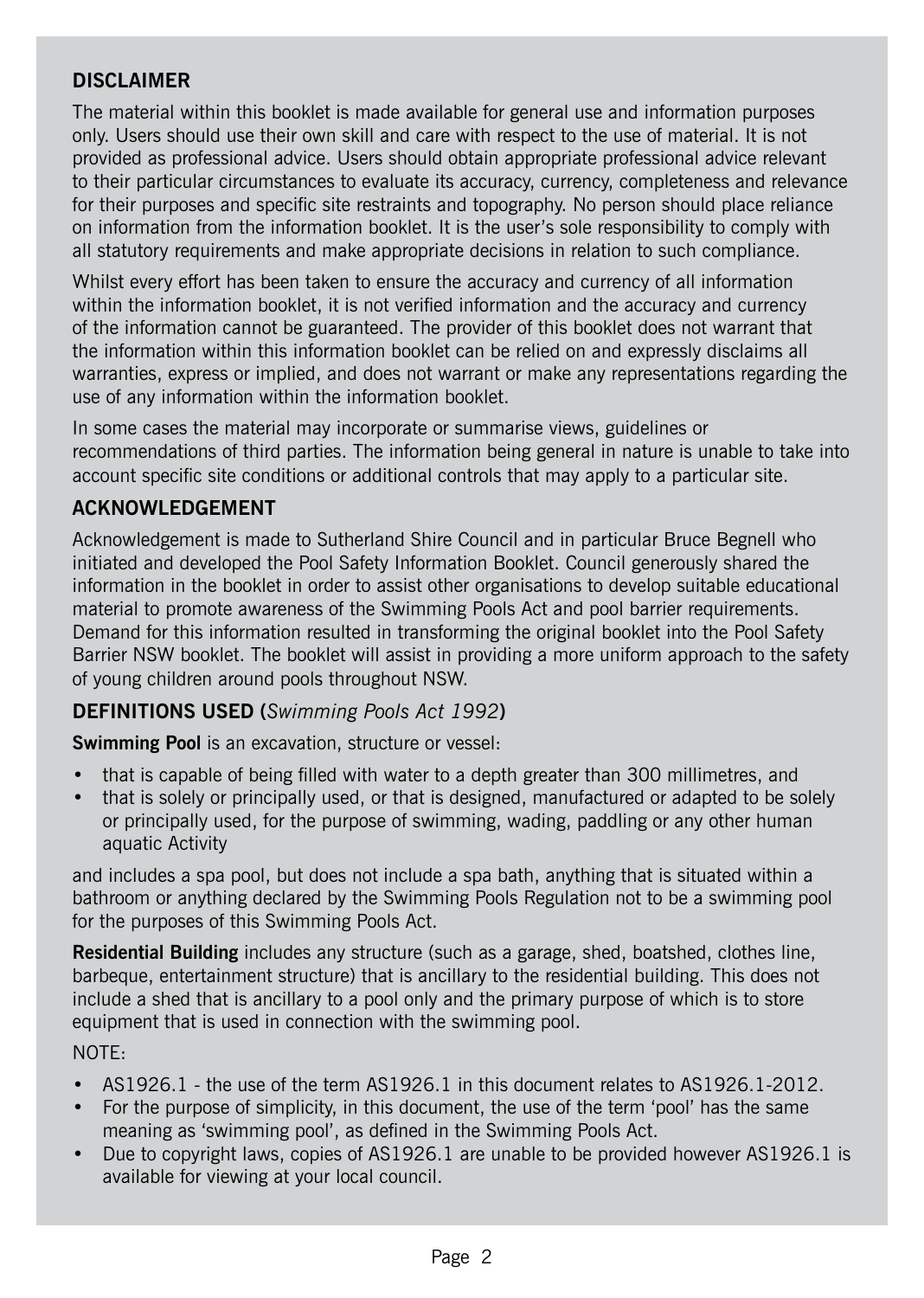## 1. Introduction

The purpose of this information booklet is to provide guidance as to the safety issues applicable to pools. This booklet contains requirements relating to pool child-resistant barriers and existing pools sections 8, 9, 10 exemptions.

The Swimming Pools Act 1992 (commenced 1 August 1992, amended 14 December 2009, 29 October 2012) and the Swimming Pools Regulation 2008 (commenced 1 September 2008, amended April 2010, 1 May 2011, 29 April 2013) applies to all types of pools (both indoor and outdoor) on premises where there is a residential building, a moveable dwelling (such as a caravan), a hotel, a motel, tourist/visitor accommodation and other multi-occupancy developments (either as a common area pool or private pool).

This information is also of assistance for new pool installation, renovation of pools and should be read in conjunction with your local council's requirements.

## 2. Swimming Pool Information

Council is required to be notified of the installation of a pool. This notification is achieved via the pool approval and certification process. In addition pools are required to be recorded in the NSW Swimming Pool Register (see pool registration title in this booklet).

A note from Kids Health, the health promotion unit of The Children's Hospital at Westmead website: small pools should only be used where you empty and store away after each use. Visit http://kidshealth.schn.health.nsw.gov.au/projects/drowning-prevention.



(Images courtesy of Westmead Kids Health)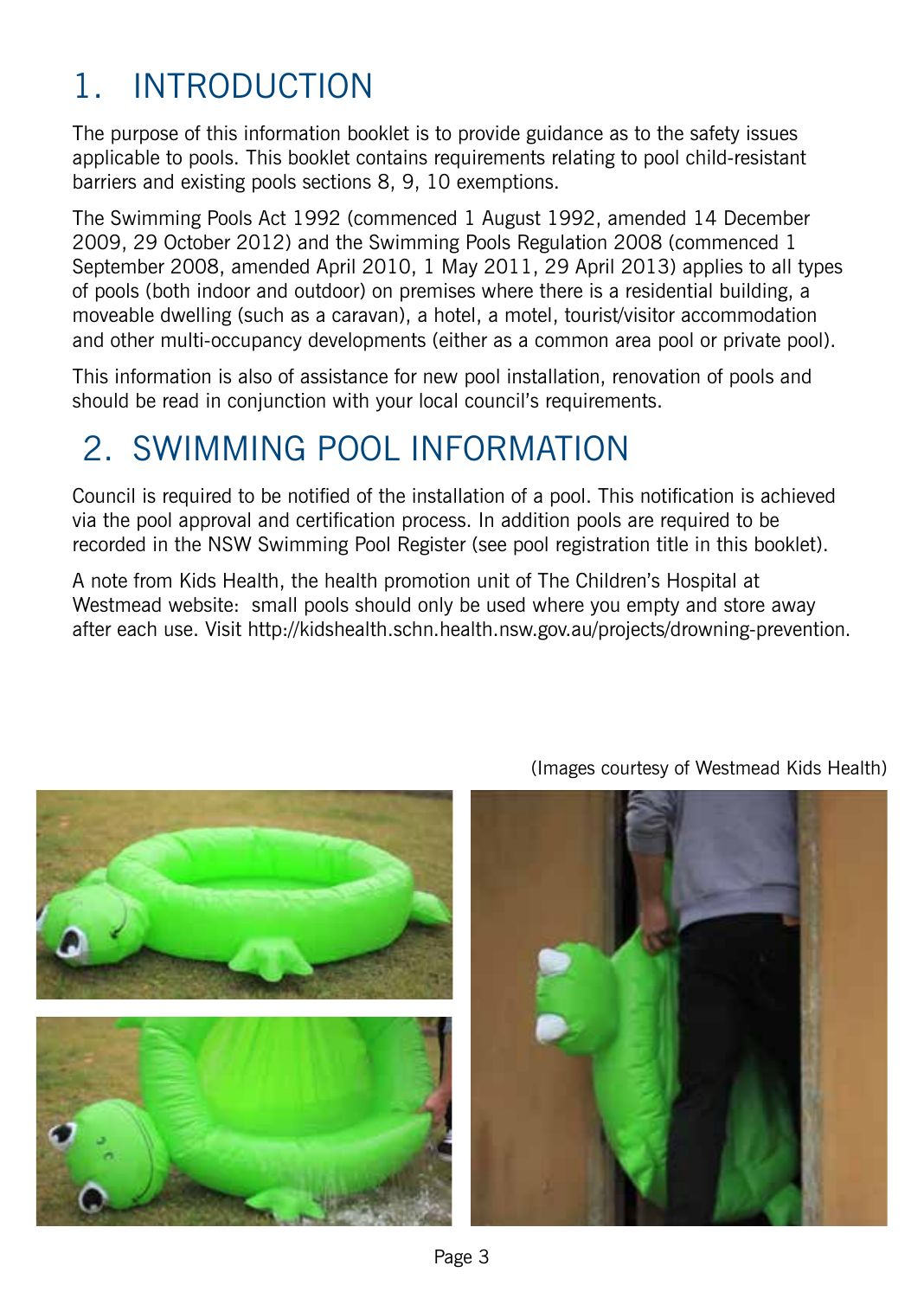### 2.01 Swimming Pools Act and Regulations

Pool safety legislation has been developed to enhance the safety and security of children under 5 years old around private pools. Safety and security measures, including signage, access and barriers (fencing) for pools are required to be complied with under the provisions of the Swimming Pools Act 1992 and Swimming Pools Regulation 2008.

Swimming Pools Act (NSW) 1992: the owner of a swimming pool has the responsibility to ensure that the pool is at all times surrounded by a complying child-resistant pool safety barrier. Pool safety barriers must be maintained in a good state of repair as an effective and safe barrier restricting access to the pool. The Swimming Pools Regulation sets out, in more detail, the requirements for pools in keeping with the Swimming Pools Act.

The Swimming Pools Regulation has been amended over the years. The current regulation is the Swimming Pools Regulation 2008 which commenced on 1 September 2008. This was last amended by the Swimming Pools Amendment (Consequential Amendments) Regulation 2013. Previously, the Swimming Pools Regulation made reference directly to Australian Standard AS1926.1-2007. This has been amended and now refers to the Building Code of Australia (BCA). In turn, the BCA now makes reference to the applicable Australian Standards.

Note: Some exemptions remain allowing retention of existing child-safe/ child-resistant doors and some properties with residence separation only - see this booklet section 2.01.03 Swimming Pools Act Sections 8, 9, 10 exemptions. These exemptions do not come under the Swimming Pools Regulations reference to the Building Code of Australia but are referred directly to AS1926.1-2007. These exemptions under the Swimming Pools Act 1992 ceased on 30 June 2010.

### **Pool Registration**

All pools are required to be recorded in the NSW Pool Register. Registration can be carried out:

- online at www.swimmingpoolregister.nsw.gov.au, or
- completing and lodging a Pool Registration form at your local council.

Existing pools are required to be registered by 29 October 2013. New pools are required to be registered prior to the issue of an occupation certificate.

### **Swimming Pools Amendment Bill 2012 - passed 29 October 2012**

A number of amendments have been made to the Swimming Pools Act aimed at increasing the safety of very young children around backyard swimming pools and reducing associated drowning and near-drowning incidents. These:

• require pools to be registered in the NSW Swimming Pool Register by the 29 October 2013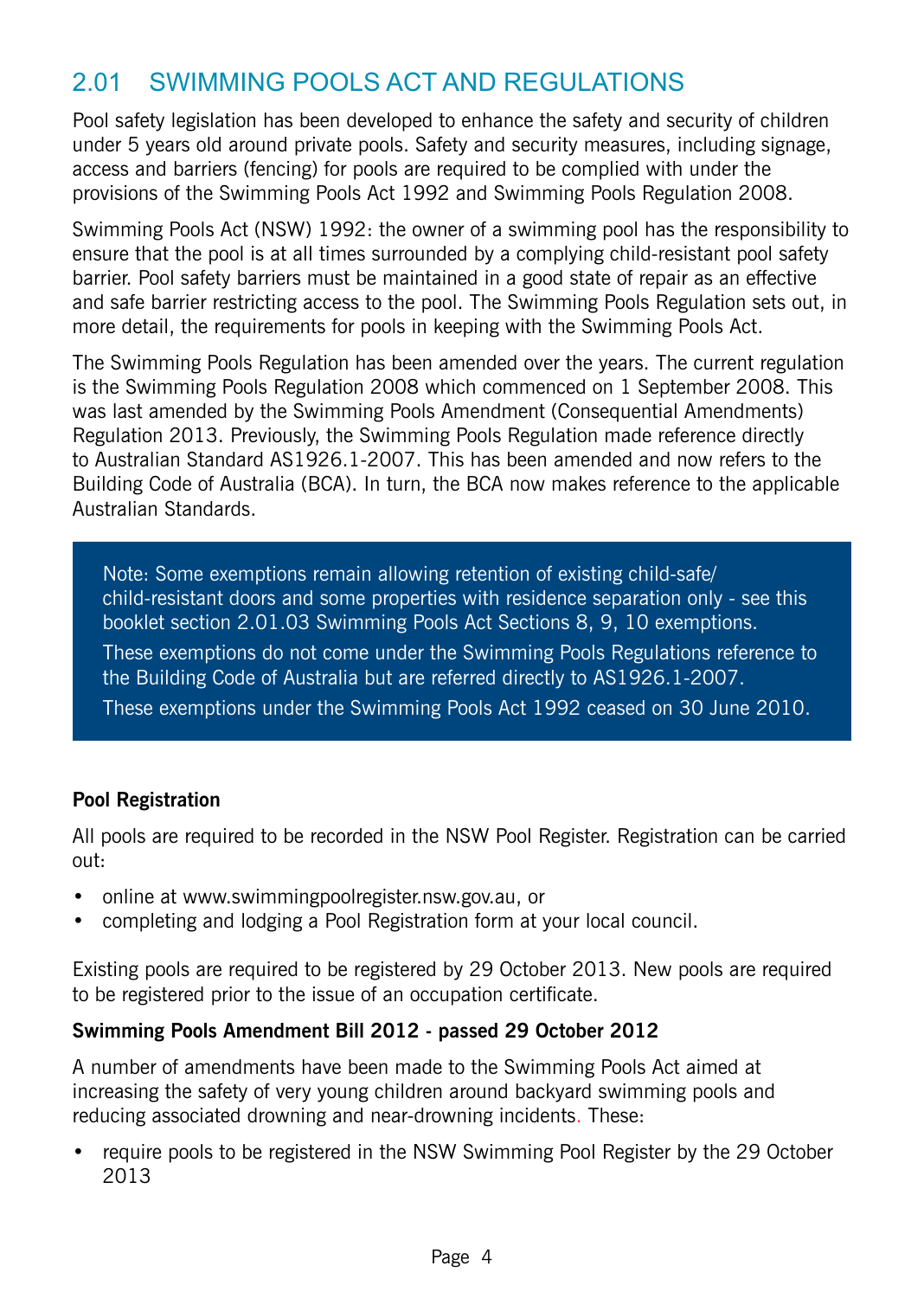- provide for the introduction of a pool inspection program by councils to commence by 29 October 2013
- provide for the issue of certificate of compliance by either council or Accredited **Certifiers**
- extend the legislation to include tourist and visitor accommodation
- cover changes to make the legislation consistent with the other related requirements
- amendments to the Conveyancing Regulation 2012 and Tenancies Regulation 2012 commencing 29 April 2014.

### **2.01.01 Typical outdoor pool barrier location**

In reference to the Swimming Pools Act requirements and Schedule 1, these are current requirements that apply to new pools, pool renovations or alterations and existing pools where the existing pool:

- barrier or means of access to the pool is altered or rebuilt, or
- exempt barrier is no longer applicable see part 2.01.03 for more information.

Pools are required to be surrounded at all times by a child-resistant barrier that separates the swimming pool from any residential building, moveable dwelling, hotel or motel situated on the premises and from any place (whether public or private) adjoining the premises.

A door is not permitted to be used as part of a barrier for an outdoor pool.

Note: Existing pools that have retained section 8, 9 or 10 exemption may vary from the location requirements in this part.



Space between buildings and boundary blocked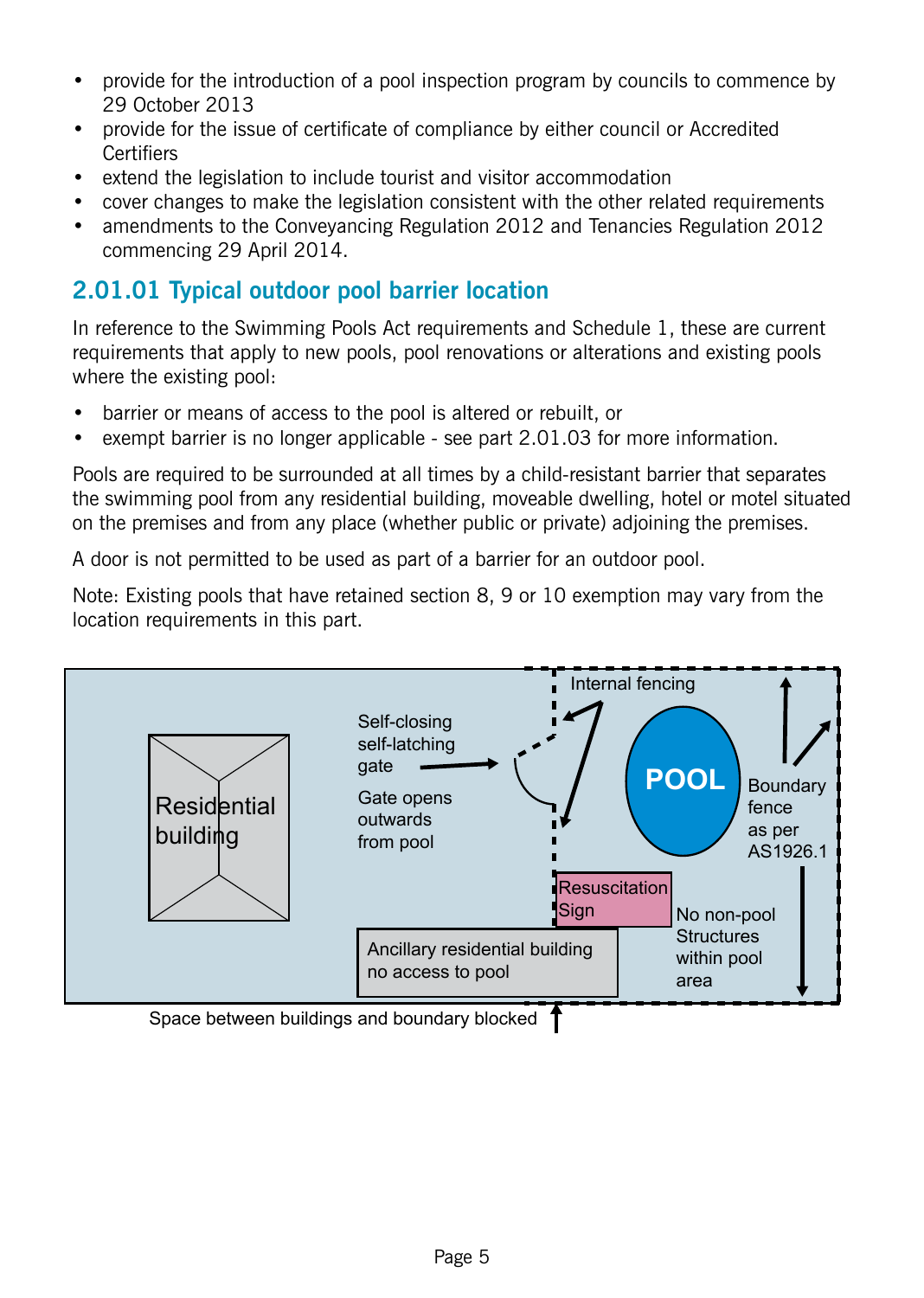

Buildings not associated with the pool, such as garage, carport, shed, boatshed, pergola clothesline or the like, are to be separated from the pool ie. outside the enclosed pool area child-resistant barriers. See diagram below..

In line with the objective to safeguard children by restricting access to a pool and the requirements restricting non-pool structures from the pool enclosure, it is recommended that the enclosed pool area is only to be accessed for pool use and not as an accessway to other structures, the residence, or adjoining public place. See diagram below.



### **2.01.02 Moveable dwelling, hotel, motel tourist/visitor accommodation and other multi-occupancy developments**

Pools associated with a moveable dwelling, hotel, motel, tourist/ visitor accommodation and other multi-occupancy developments (either as a common area pool or private pool)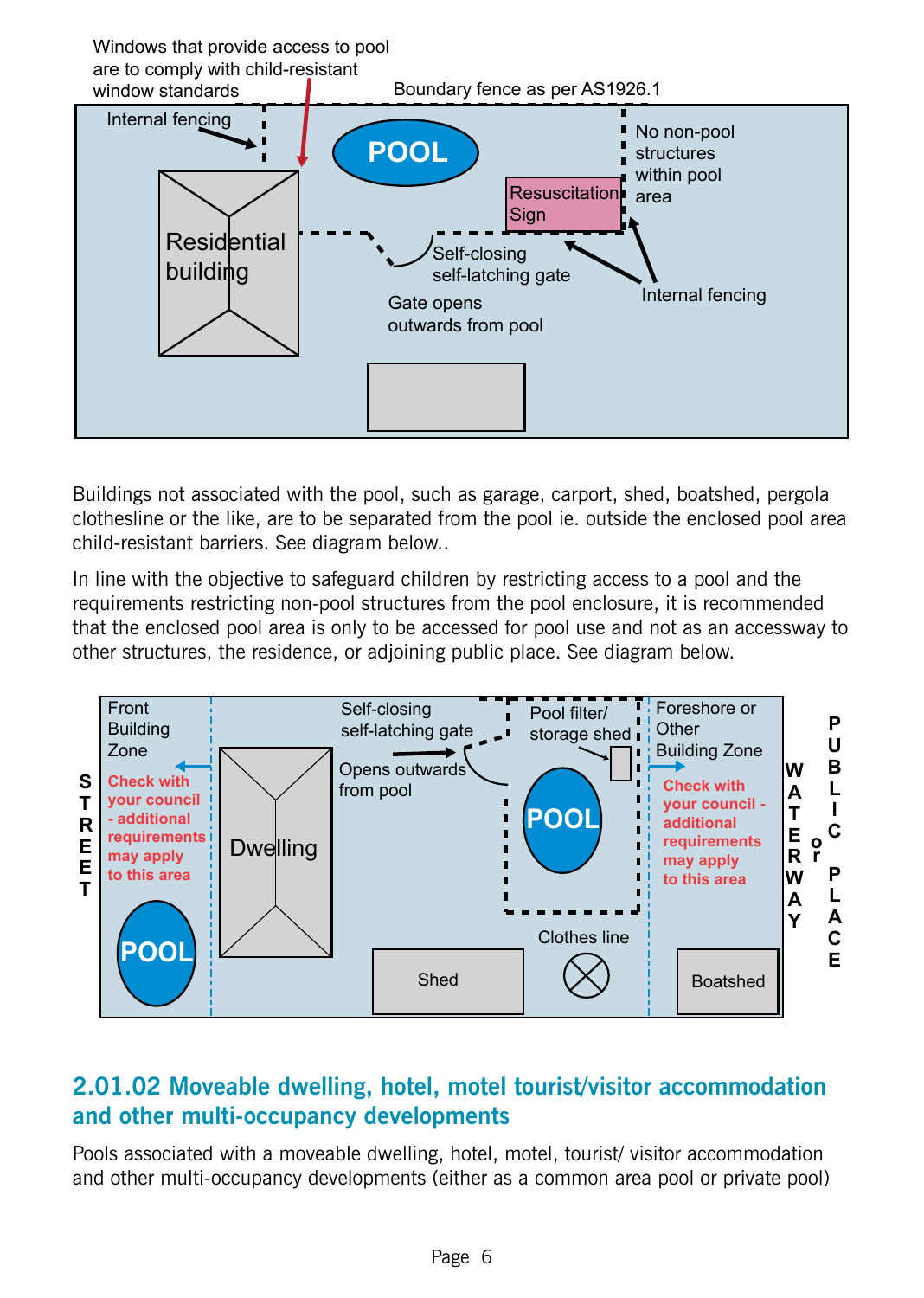require child-resistant barriers to be located immediately around the swimming pool. The pool area is not to contain any structure except for the swimming pool and other structures, such as diving boards and pool filtration plants that are wholly ancillary to the swimming pool.



The pools under this part are sometimes referred to as high risk pools - being pools used by non-related persons, often short-term occupants unfamiliar with the premises or have a higher number of young children in the locality. As such the legislation requires these pools to be inspected every three years and have a current pool certificate of compliance for the pool.

**Tourist and visitor accommodation** means a building or place that provides temporary or short-term accommodation on a commercial basis, and includes any of the following:

- (a) backpackers' accommodation
- (b) bed and breakfast accommodation
- (c) farm stay accommodation
- (d) hotel or motel accommodation
- (e) serviced apartments (this includes short-term rental accommodation).

**Multi-occupancy developments** includes townhouses/villas, residential flats, apartments, and common pools in housing estates, community estates, caravan parks, camping grounds etc.

### **2.01.03 Section 8, 9, 10 exemptions, barrier upgrade and maintenance**

#### **Past requirements**

Prior to 1990 each council set its own pool requirements. This changed with the introduction of the Swimming Pools Act 1990 which set state-wide requirements for NSW. The Swimming Pools Act 1990 was replaced by the Swimming Pools Act 1992 which introduced barrier location exemptions under section 8, 9 and 10.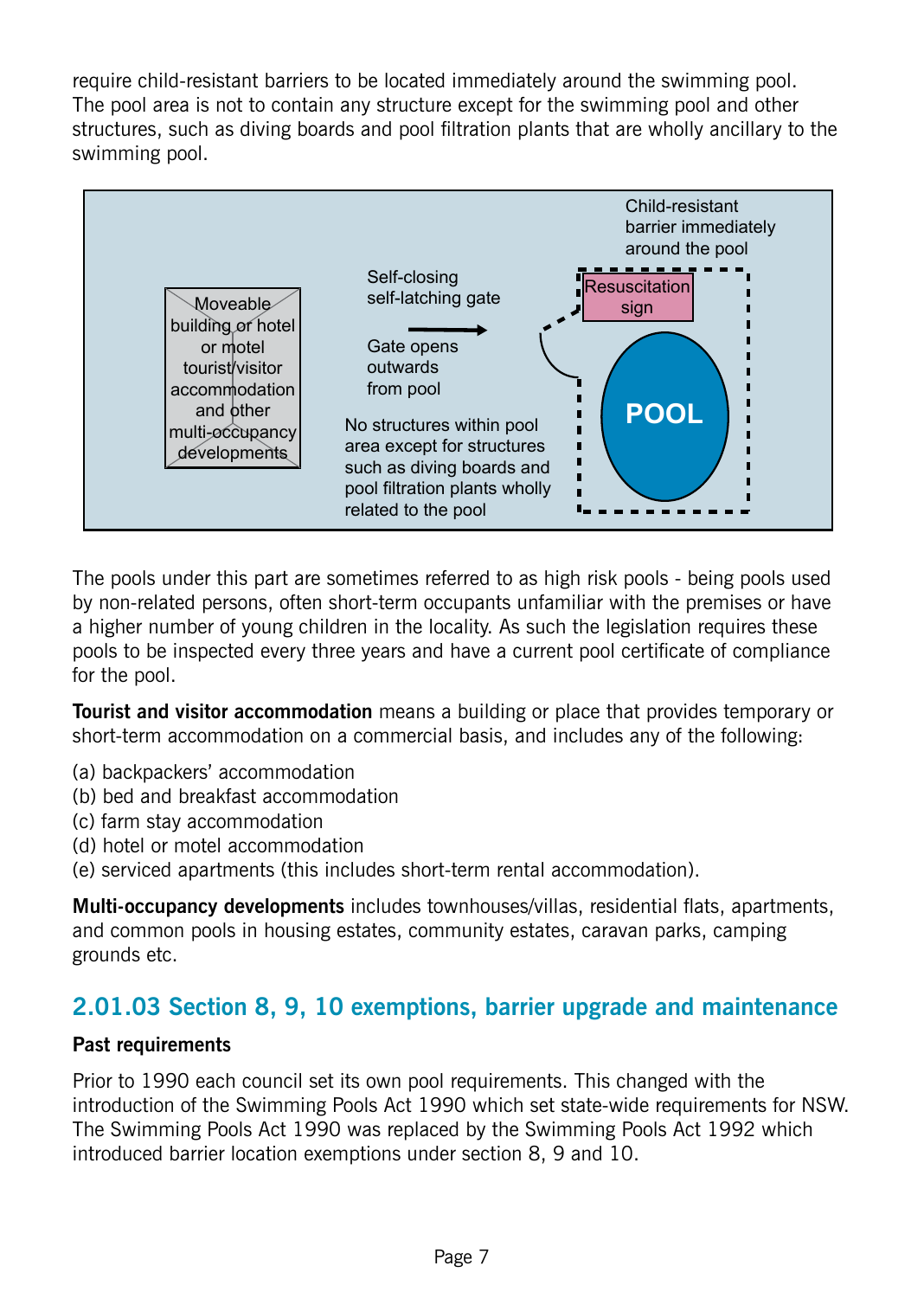The Swimming Pools Act (1 August 1992) set the minimum standard required for pools within the Swimming Pools Regulation 1992. The Swimming Pools Regulation included requirement for doors and windows and required compliance with Australian Standard 1926.1 1986. All existing pools were required to be upgraded to this standard by 1 January 1993. At the time this resulted in additional barriers, doors and windows to be made child-safe and pool gates to open outwards from the pool.

#### **Section 8, 9, 10 exemptions**

Between 1 August 1992 to 30 June 2010 the Swimming Pools Act 1992 provided an alternative to the general requirements as to the location of pool child-resistant barriers. These are referred to as exemptions.

These exemptions under the Swimming Pools Act apply to the following pools:

- pools constructed prior to 1 August 1990
- pools on waterfront properties constructed before 1 July 2010
- pools on properties having an area less than 230  $m<sup>2</sup>$ , constructed before 1 July 2010
- pools on properties having an area of 2 hectares or more, constructed before 1 July 2010.

**Some pool owners are of the opinion that an exemption applies for the life of their pool. This is not correct.**

The exemption provisions and standards vary depending on the type of exemption and date of works. For more information, contact your council or request a pool inspection. A satisfactory pool barrier inspection results in the issue of a Pool Certificate of Compliance – see details within item 4 of this booklet for more information on pool certificates.

#### **Exemption retained**

The exemption is retained so long as the means of access to the pool are at all times restricted in accordance with the standard set by the Swimming Pools Regulation.

Where a pool fails to meet the terms of the exemption standards, the benefit of the exemption is lost and no longer applies. The pool is required to comply with the current general requirements of the legislation as explained under part 2.01.01.

#### **Barrier required to be upgraded to current standards**

The term barrier under the legislation refers to the whole barrier enclosure.

The NSW swimming pool legislation is designed for pool barriers to be updated to current standard over time. The NSW legislation has a number of triggers which require the barrier and means of access to be upgraded to current standards. These include the following.

1. Where a barrier or means of access is found to be non-compliant with the standard applicable, the whole barrier enclosure is required to be upgraded to comply with the current standard. However, this does not apply to maintenance of existing barrier (refer to maintenance information on page 10).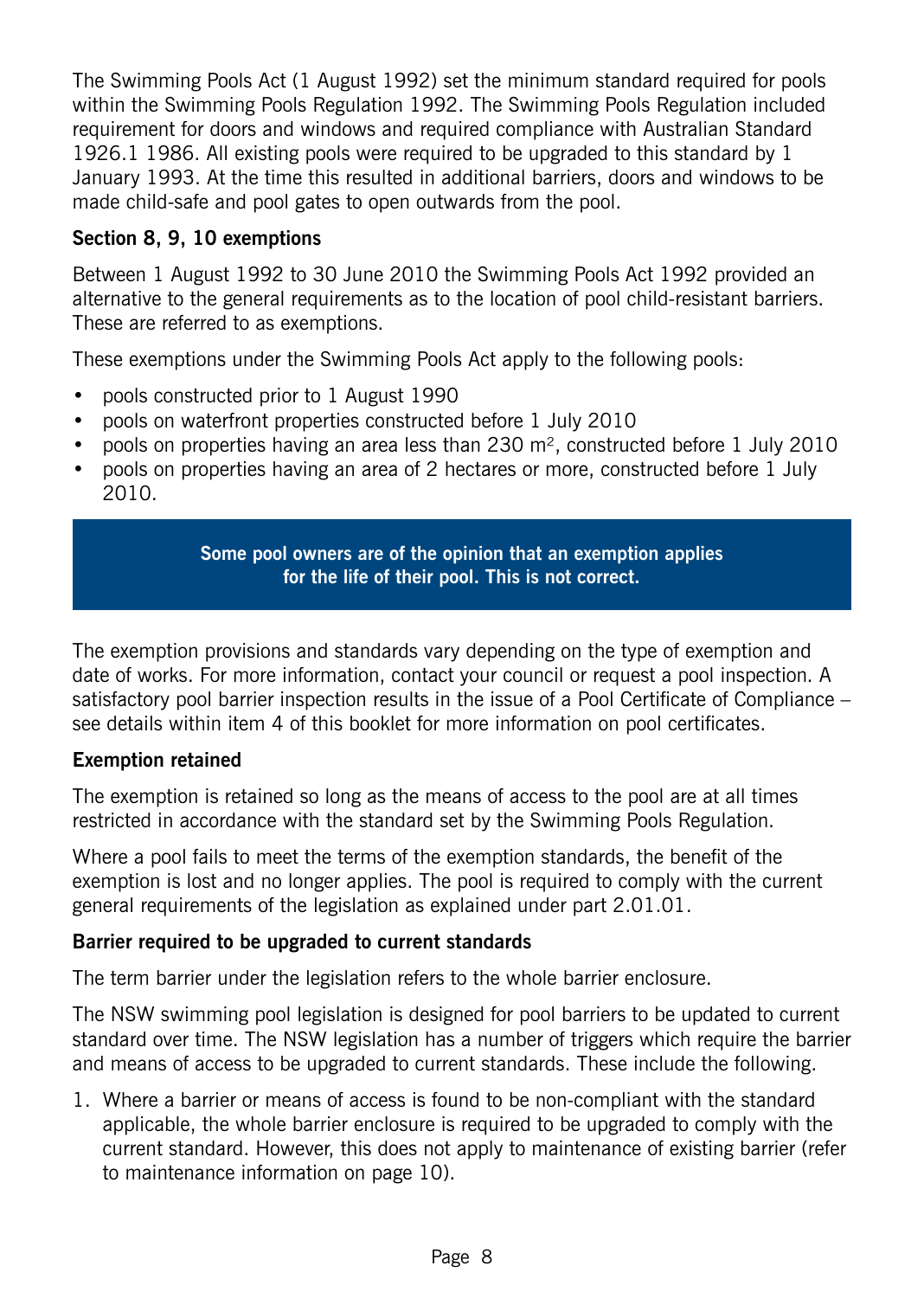- 2. When a barrier or means of access are found to be:
	- not provided as required in 1992 (see note), or
	- removed

the pool is required to be enclosed with a barrier to comply with current standards.

Note: The Swimming Pools Act (1 August 1992) set the minimum standard required for pools within the Swimming Pools Regulation 1992. The Swimming Pools Regulation included requirements for doors and windows and required compliance with Australian Standard 1926.1-1986. All existing pools were required to be upgraded to this standard by 1 January 1993 with barriers. At the time this resulted in additional barriers, doors and windows to be made child-safe and pool gates to open outwards from the pool.

- 3. Where restricted access to a pool or pool barrier is not maintained or is not in accordance with the terms of the exemption (exempt standard applies so long as the means of access to the pool are at all times restricted in accordance with the exemption). Then the exemption no longer applies and the whole barrier enclosure is required to be upgraded to comply with current standard.
- 4. When relocating the pool barrier, carrying out work that impacts on the pool barrier or intrudes into the pool area. Such works are to comply with the current standards applicable when carrying out the works. At this time all other barriers and means of access are required to be upgraded to meet the current standards.

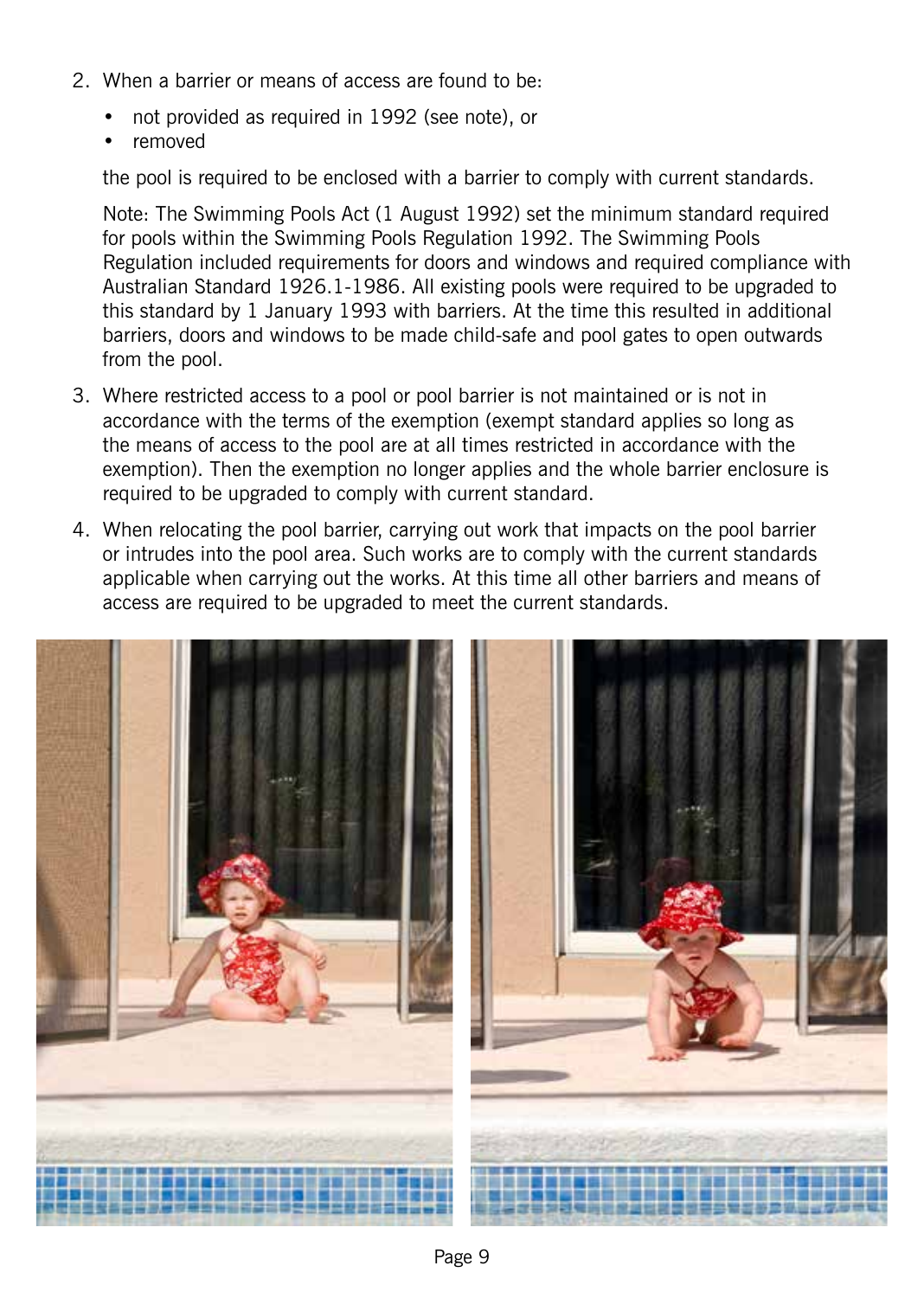- 5. When access to a pool or pool barrier is substantially altered or rebuilt, the whole barrier enclosure is required to be upgraded to comply with the standard applicable at the time when it was altered and/or rebuilt. Some examples:
	- the building or part providing the barrier is demolished prior to removing any existing barrier the pool must be provided with temporary compliant barriers in accordance with the current standard until such time as the new barrier is provided
	- the existing child-safe/child-resistant door is removed or replaced
	- additions/alterations to an existing residence where such works provide an opening or access into the pool area.
- 6. When the pool is fenced voluntarily, once fenced the exemption cannot be reinstated. Where an existing pool with an exemption is fenced voluntarily, such fencing must meet the Swimming Pools Act requirements for a compliant, four-sided barrier (effectively 'dis-applying' or removing the exemption). Once in place, the fence cannot be removed or altered to a lesser (older) standard.
- 7. New structures such as a garage, carport, shed, boatshed, pergola or the like are required to be outside the enclosed pool area child-resistant barriers. Child-resistant doors are no longer permitted; thus door exemptions do not apply for new structures even though the property may have a complying existing barrier exemption. Introduction of such structures often results in new barriers being required to be provided to separate the new structure from the pool. Such works then require the whole barrier enclosure to be upgraded to comply with the current standard.

### **Maintenance of existing barrier**

The legislation allows maintenance of barriers to a good state of repair as an effective and safe child-resistant barrier, and therefore does not require those barriers to be upgraded to current standards.

The inspection officer carrying out the site-specific assessment determines as to what are classified as repairs to a compliant barrier or means of access and what is non-compliant, requiring upgrading to current standard. Where the barrier remains sound the following are some areas that may be taken as being maintenance items:

- loose fence palings, defective post
- locking mechanism out of line and not latching
- weakened springs
- removal of material or objects encroaching within NCZ
- removal of material built up against bottom of fence to reinstate barrier height.

(Image courtesy of Royal Life Saving Society)

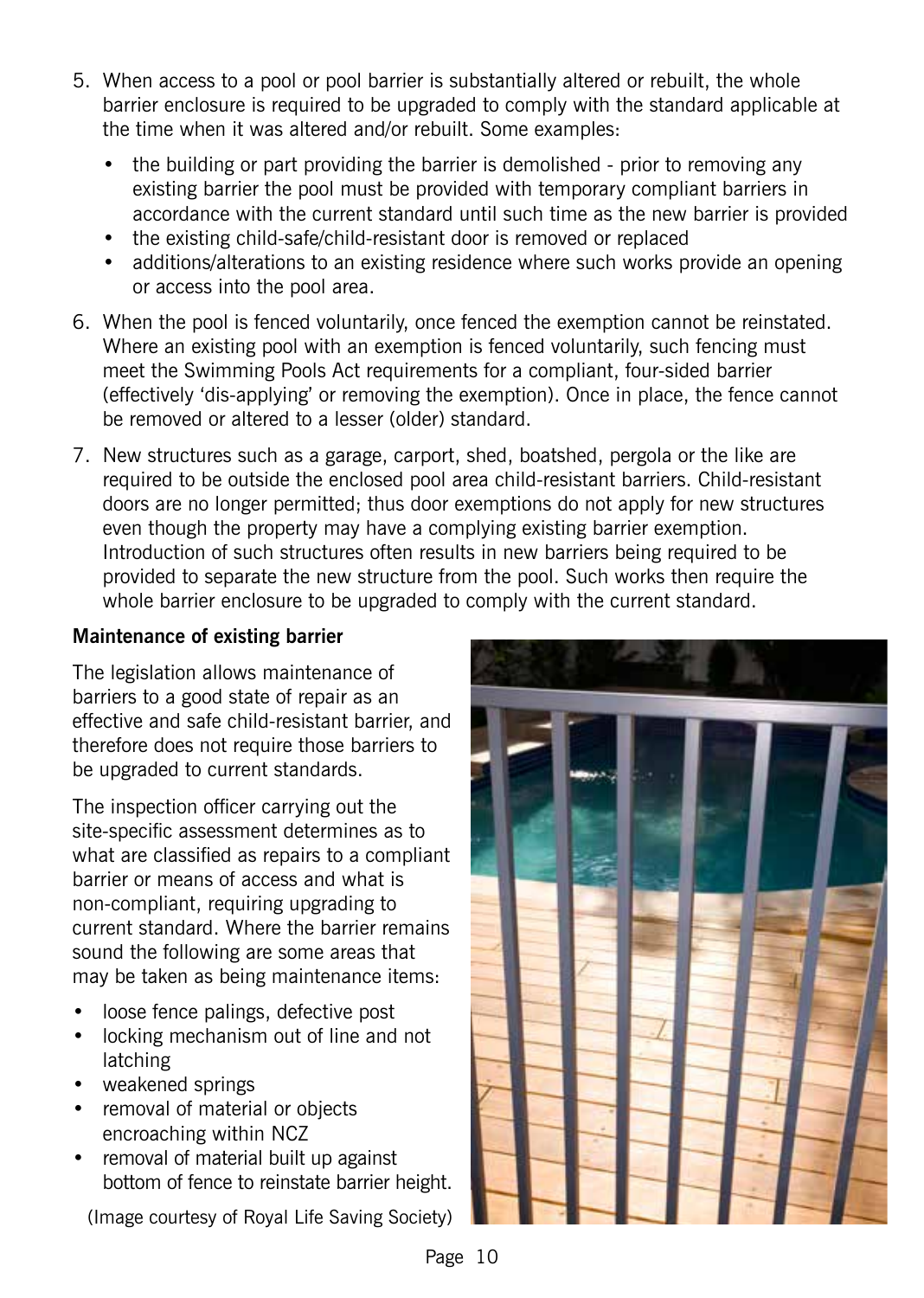### 2.02 Building Code of Australia (BCA)

The BCA is structured to provide:

- objectives (provides a guide and an aid in interpretation)
- functional statement (provides a guide and an aid in interpretation)
- performance requirements (containing the deemed to satisfy details) and building solution (building solution must comply with performance requirements).

### **Objective**

To safeguard young children from drowning or injury in a swimming pool by preventing access of young children to swimming pools.

### **Function**

A swimming pool is to be provided with the means to restrict access to the pool by young children.

Controls are to provide protection from illness, injury or death resulting from unsupervised access to a swimming pool.

### **Performance**

A barrier must be provided to a swimming pool and must:

- be continuous for the full extent of the hazard
- be of a strength and rigidity to withstand the foreseeable impact of people
- restrict the access of young children to the pool and immediate pool surrounds with regard to:
	- i. the height and rigidity of the barrier
	- ii. any horizontal climbable members
	- iii. openings and footholds in the barrier
	- iv. the operation of self-closing and latching gates
- have any gates and doors (indoor pool) fitted with latching devices not readily operated by young children, and constructed to automatically close and latch.

### **Pool safety provisions deemed to be satisfied**

The BCA swimming pool provisions are deemed to be satisfied where pool safety barriers are installed in compliance with Australian Standard AS1926 part 1 and part 2 with the NSW exception that walls of out-of-ground pools and above ground pools (including inflatable pools) are not considered an effective barrier

### **2.02.01 Other health and safety issues under the BCA to be aware of**

### **Natural ventilation**

Restricting the opening of a window or having fixed pane windows need to ensure that this does not compromise the natural ventilation requirements of the BCA.

Ventilation must be provided to a habitable room, vanity compartment, bathroom, shower room, laundry and other room occupied by a person for any purpose.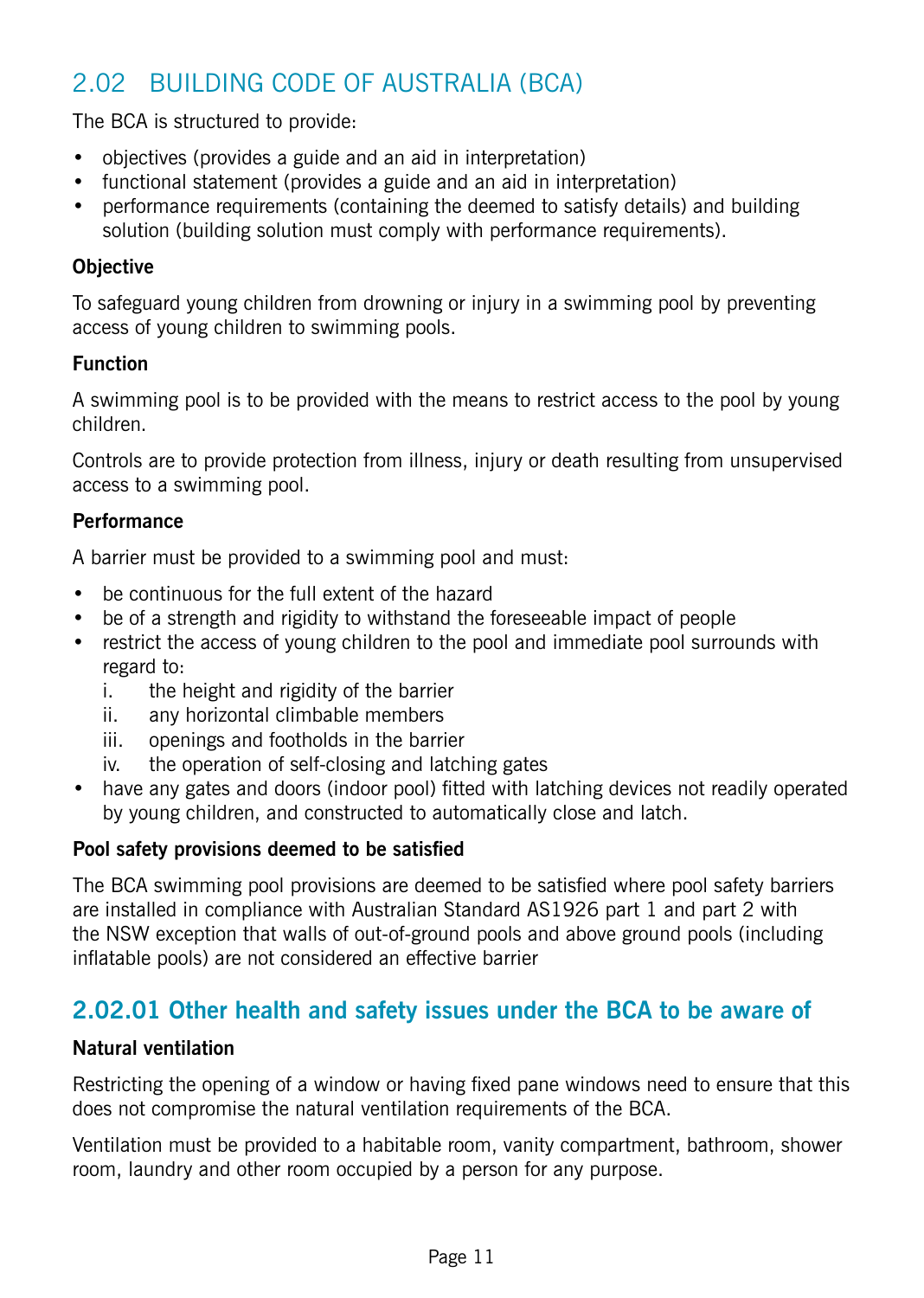Generally, such natural ventilation is provided by windows or doors which can be opened to a size not less than 5% of the floor area of the room. Adjoining rooms may complement the natural ventilation provided to a room. Where windows are to form part of the pool safety barrier they can be fitted with permanently fixed security mesh or grills, thus satisfying both pool safety and ventilation requirements.

### **Stair landings**

In situations where there are:

- stairs leading to a pool gate on the outside of the pool
- more than three stairs or a rise/fall of more than 570 mm

a 750 mm level landing is required to be provided to enable the gate to safely open outwards form the pool area.



### 2.03 Child‑Resistant Barriers

A barrier means a fence or wall and includes a gate or door set into the fence or wall and any other structure declared within the Swimming Pools Regulation to be a barrier. The view provided by the NSW Division of Local Government (DLG) is that the pool structure itself does not constitute a child-resistant barrier for the purpose of the Swimming Pools Act, and is therefore unable to be used as a barrier unless a specific exemption is granted by the council under section 22 of the Swimming Pools Act. This is confirmed in the BCA NSW reference where walls of out-of-ground pools and above ground pools (including inflatable pools) are not considered an effective barrier.

A barrier is required to be provided that separates the pool structure (following the DLG instructions this includes any out-of-ground sections of pool such as the wall of a pool, wet edge, overflow pit and the like), from any residential building (see definition at front of this booklet). Therefore these out-of-ground pool structure sections cannot be accepted as a child-resistant barrier under the terms of the legislation. The legislation overrides requirements contained within Australian Standard 1926.1.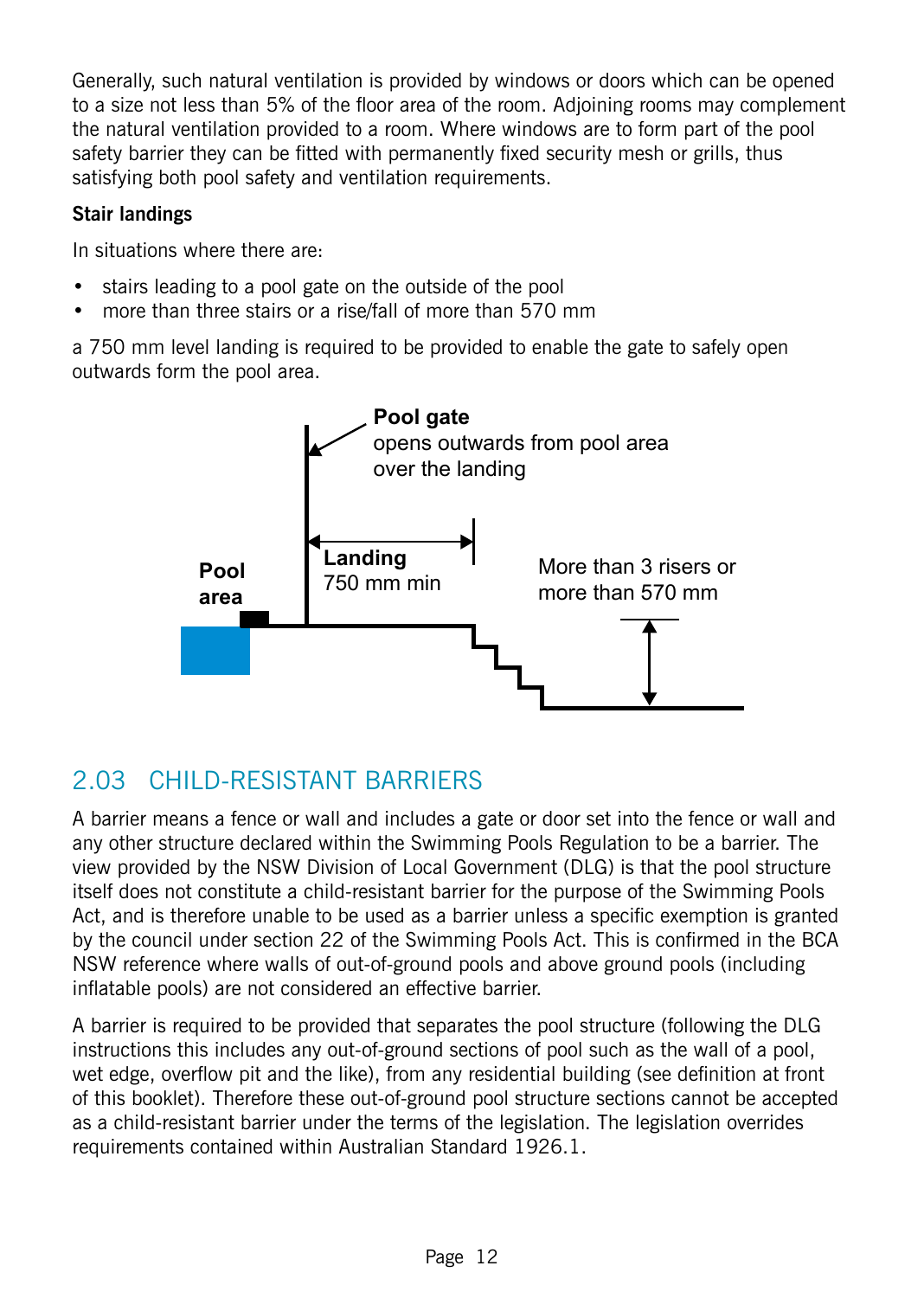

(Images courtesy of Royal Life Saving Society)

The Swimming Pools Act permits the walls of a residential building to be a child–resistant barrier so long as the wall contains no openings through which access can be gained to the pool (maximum opening 100 mm). Windows where the height from the sill of the lowest opening panel of the window to the finished ground level is 1800 mm or greater have no pool barrier requirements. Other windows are required to be made child-resistant by restricting the window opening to a maximum of 100 mm or replacing the openable panel with a fixed panel or installing permanently fixed metal mesh or fitting a grill over the openable area of the window as per AS1926.1 to prevent access into the pool area

As stated earlier a barrier is required to separate a residential building from the pool structure. A detached or attached garage, laundry, shed, boatshed, clothes line or any structure not solely associated to the pool is included under the legislation definition of a residential building and required to be separated from the pool structure. Such structures are not to be located inside the pool barrier. A shed used to contain pool filter equipment, pool chemicals and the like, solely associated to the pool operation/use, is permitted within the pool area.

### **2.03.01 General child-resistant barrier requirements**

Outdoor pools must be surrounded by a child-resistant barrier that separates the pool from any residential building situated on the premises and from any adjoining public or private properties.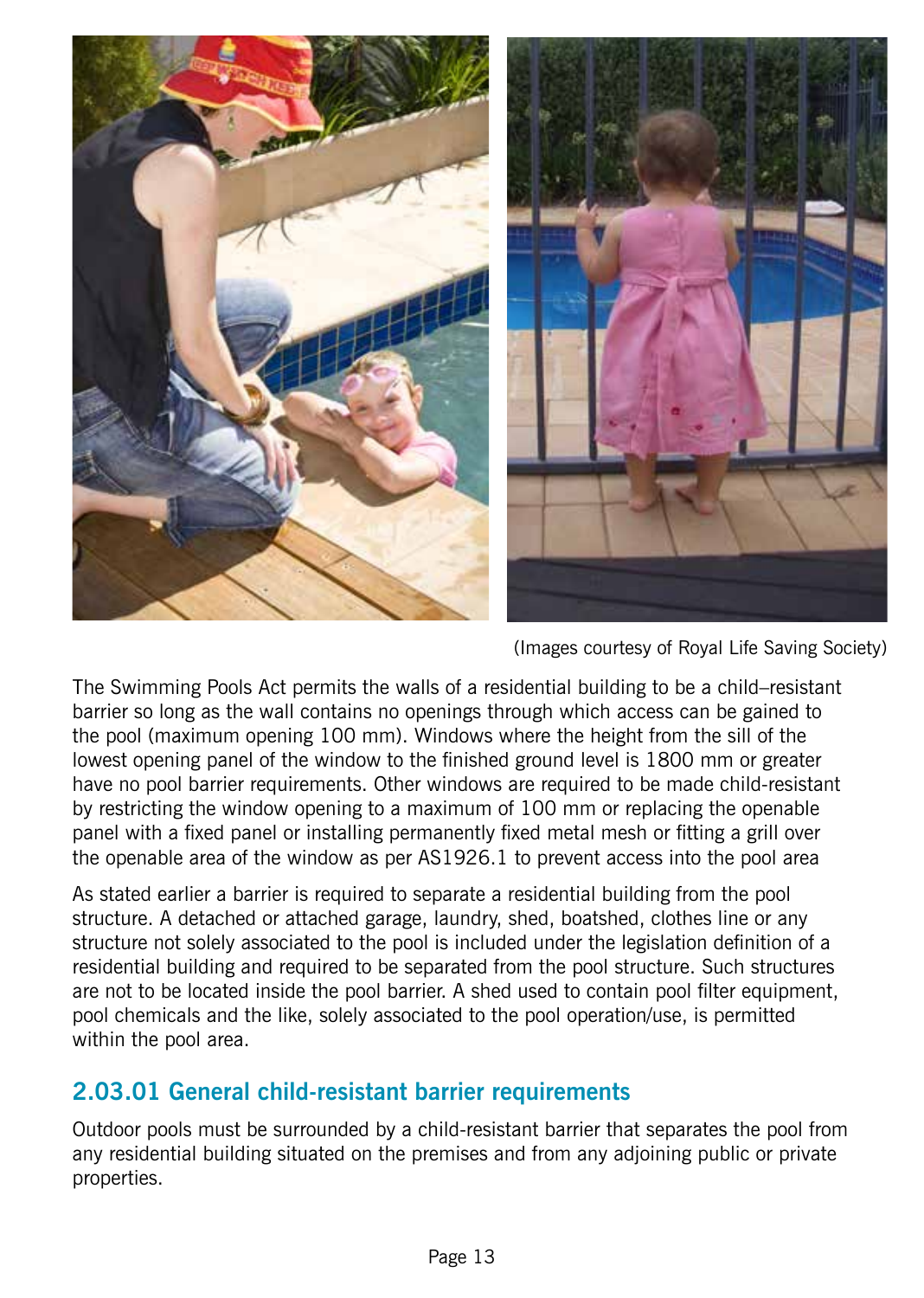It is encouraged that access to and from residential buildings be outside the pool enclosure, not through the pool area. Subject to provisions under the Swimming Pools Act, Swimming Pools Regulation and BCA, the child-resistant barrier must be designed, constructed, installed and maintained in accordance with Australian Standard AS1926.1. (see typical barrier location diagrams)

The child-resistant barrier requirements, in general, are:

- minimum height 1200 mm (measured outside pool area)
- minimum 900 mm separation between the upper and lower horizontal components to maintain a non-climbable zone.(NCZ 1)
- maximum 100 mm gap under the fence
- maximum 100 mm gap in barrier components, allowing for any flex in the component material
- non-climbable zone extends from the barrier 300 mm into pool area (NCZ 4) and 900 mm outside pool area (NCZ 2 and 3)
- steps, retaining wall, objects or level changes are to be 500 mm from the barrier
- landscaping, associated lighting and other fixtures or furniture are not to intrude into the non-climbable zone
- boundary fence to be 1800 mm in height (measured inside the pool area). See part 2.03.03 in this booklet.

### **2.03.02 Internal pool safety barrier - open form pool fence**



#### **Internal Fence Barrier Section**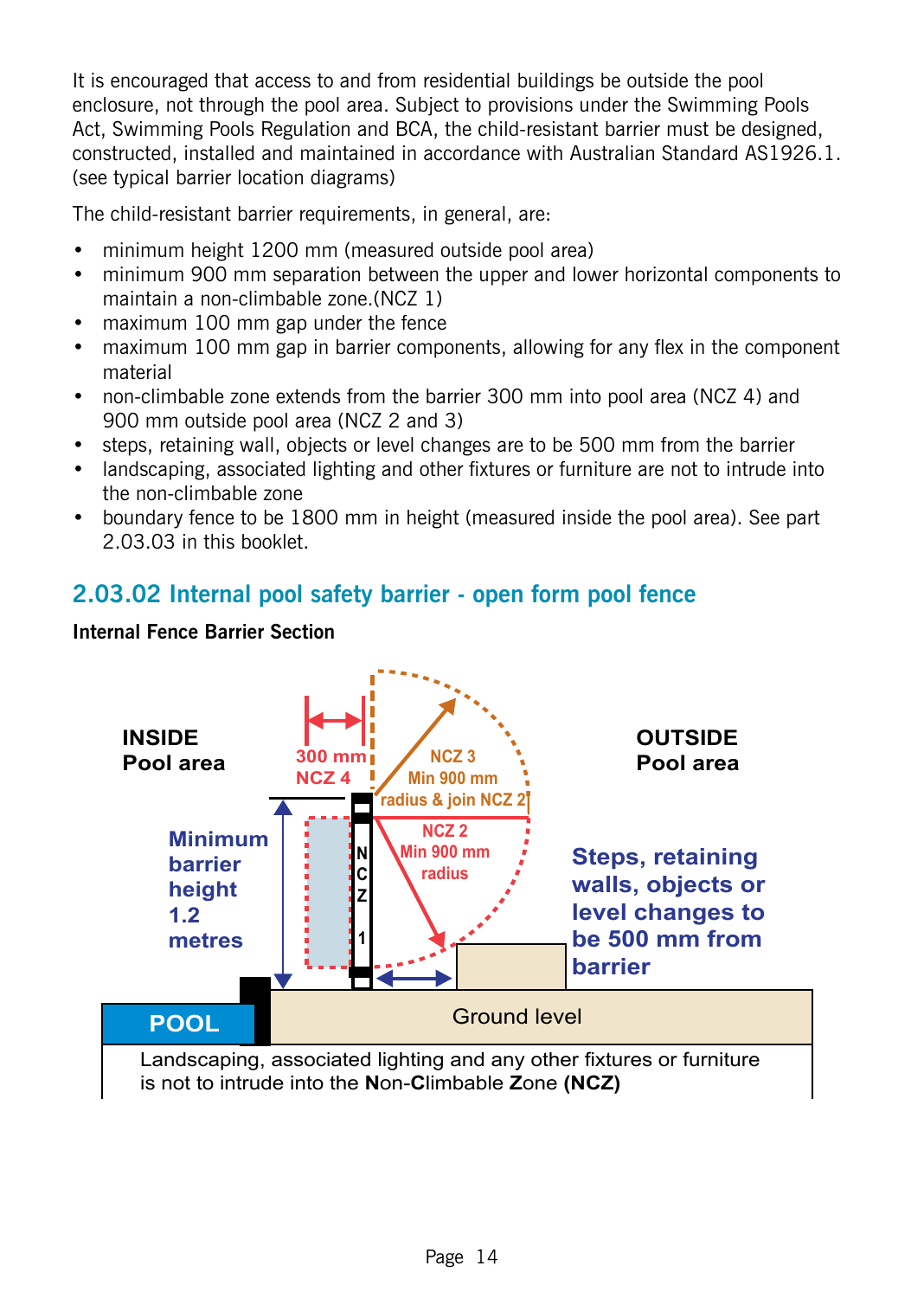

Where a barrier is sloping the measurements are perpendicular to the top of the barrier to maintain the integrity of the required NCZ and barrier height.



Landscaping, associated lighting and any other fixtures or furniture are NOT to intrude into the Non-Climbable Zone.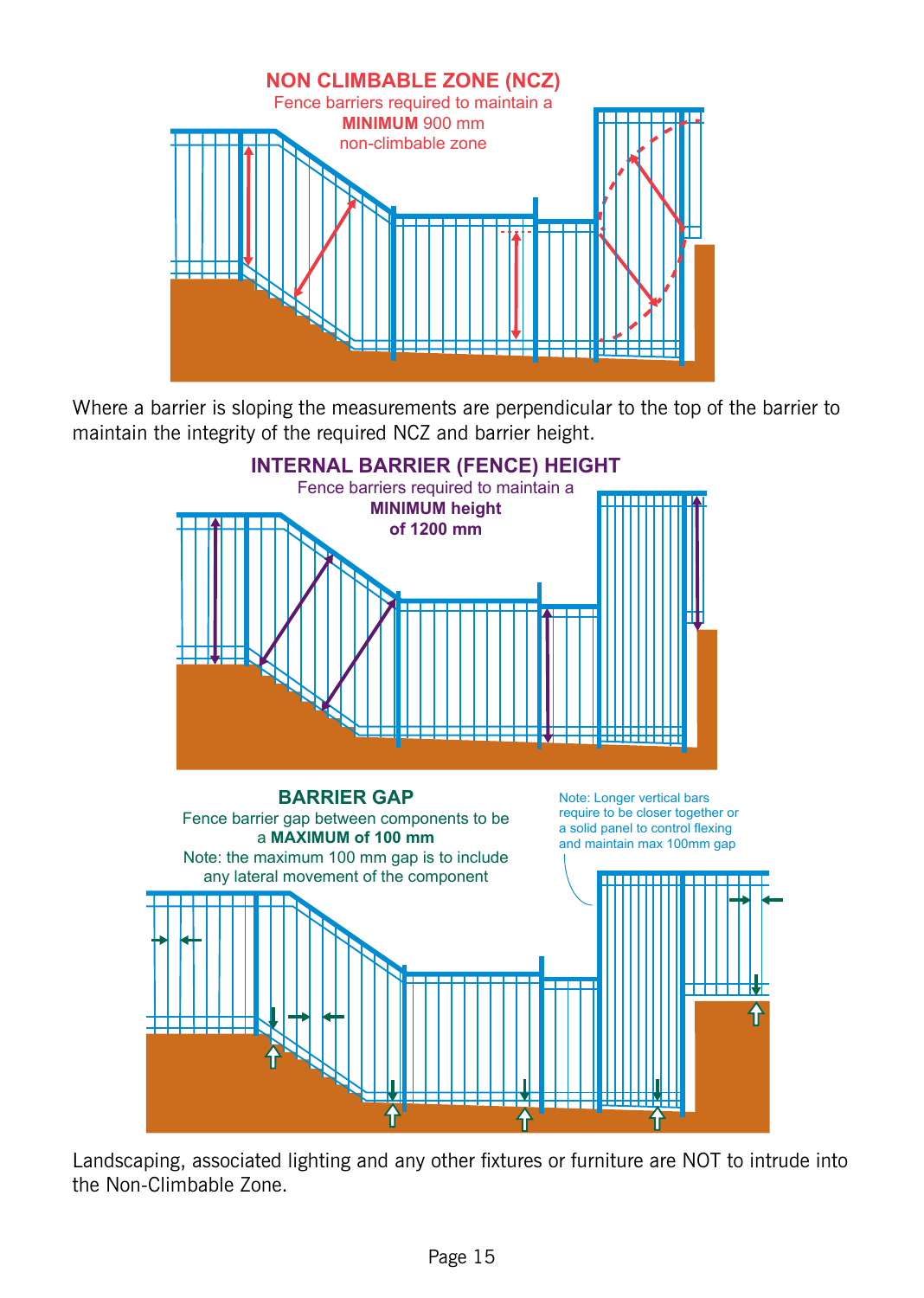### **2.03.03 Boundary fence pool safety barrier minimum height 1800 mm**



### **2.03.04 Landscaping adjacent to pool barrier**

Landscaping, associated lighting and any other fixtures or furniture are NOT to intrude into the non‑climbable zone.



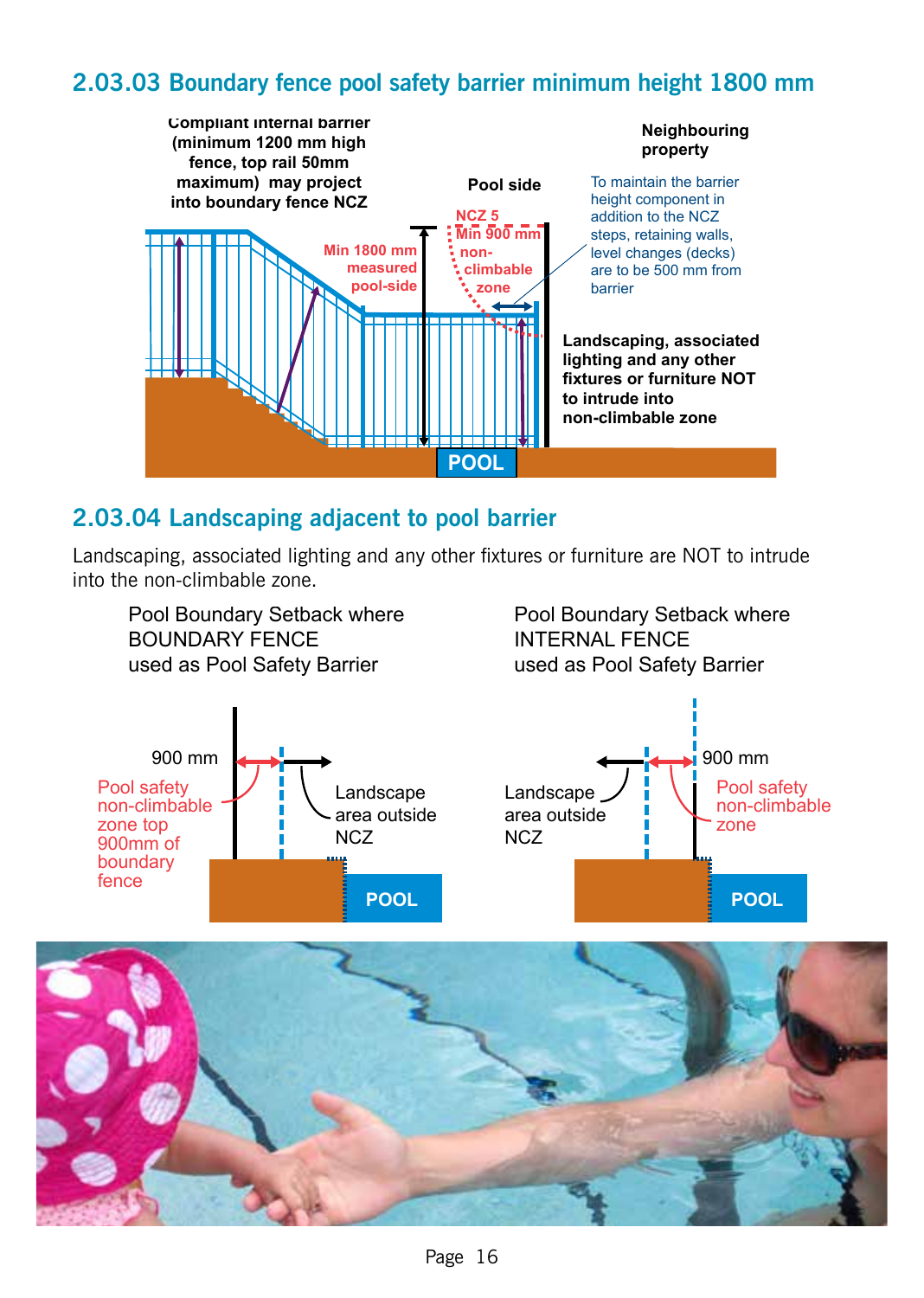### **2.03.05 Barrier for stairs**

The table is provided to highlight a common error where a stair barrier is provided under the pool barrier requirements.

| Stair barrier                                | For comparison purpose only<br>General Stair (BCA) | Pool Barrier Stair<br>(AS1926.1)                 |
|----------------------------------------------|----------------------------------------------------|--------------------------------------------------|
| Barrier height                               | 1000 mm taken vertically                           | 1200 mm taken perpendicular<br>to top of barrier |
| Handrail height                              | 865 mm taken vertically                            | 1200 mm taken perpendicular<br>to top of barrier |
| Gap/opening                                  | $125$ mm                                           | 100 mm                                           |
| Gap includes stair riser<br>$(115 - 190$ mm) | <b>No</b>                                          | <b>Yes</b>                                       |





### **2.03.06 Barrier Gates**

Gates, irrespective of type or scale, and their fittings must comply with the requirements below.

Gates must be installed so that:

- they swing outwards only, away from the pool area
- they are clear of any obstruction that could hold the gate open
- when a gate is lifted upward or pulled downward, movement of the gate does not release the latching device, unhinge the gate, or provide a ground clearance greater than 100 mm.

Double gates are not acceptable to ensure operation and maintaining of self-closing and self-latching function.

Gates within a boundary fence are not acceptable.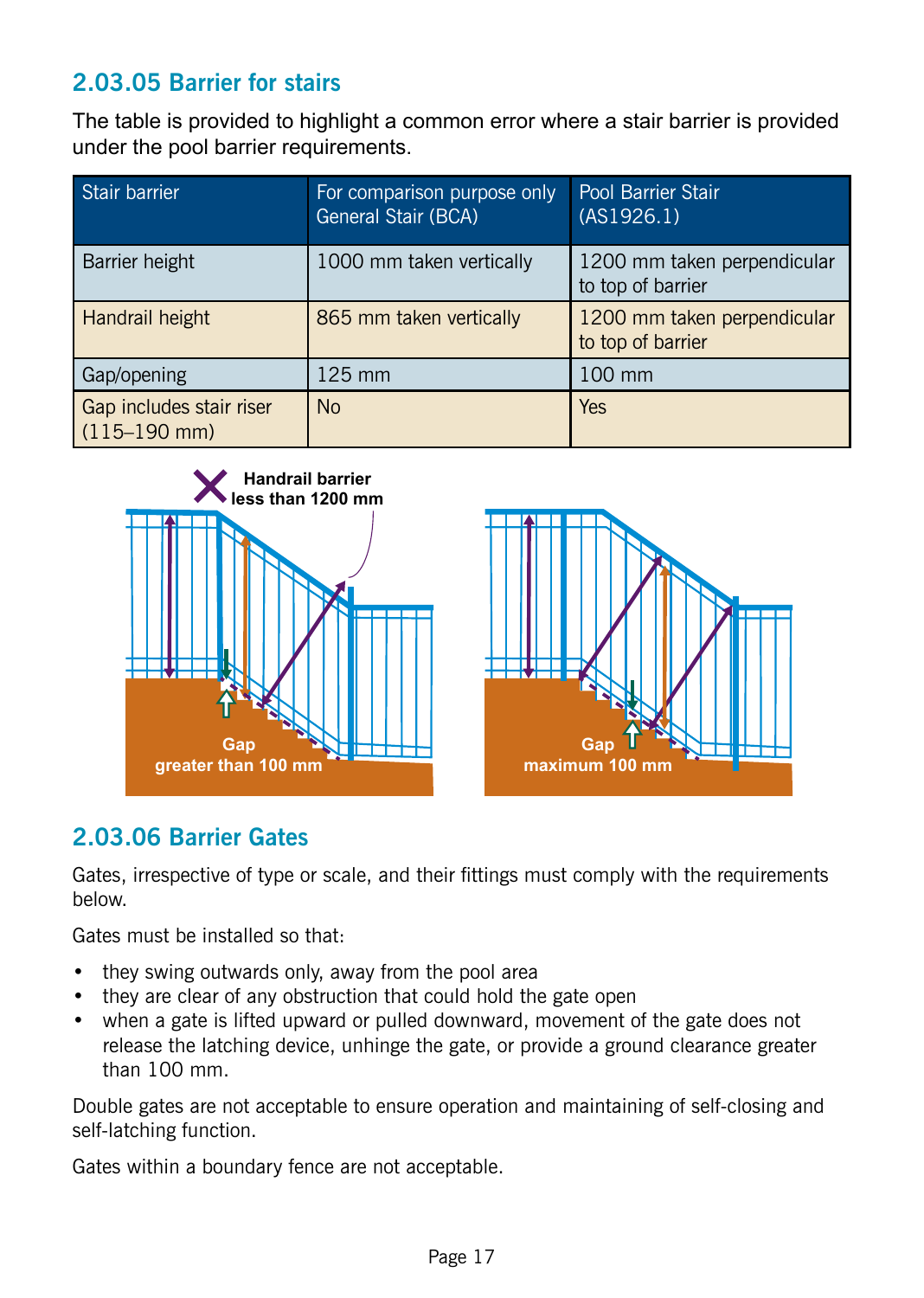Gates are to be of minimal width for pedestrian access only (recommended no more than 1 metre wide). This will ensure a reasonable life expectancy to the self-latching mechanism. Wide or heavy gates are more likely to drop and fail to self-latch.

Gates must be fitted with a device that will automatically return the gate to the closed position and operate the latching device.

Gates to the pool area must be kept effectively latched closed when not in use.

Gates shall be fitted with a self-latching device that will automatically operate on the closing of the gate, and will prevent the gate from being re-opened without manually releasing the mechanism. The material, design and erection of child-resistant barriers should be such that a reasonable life can be expected with a minimum of maintenance.

Barriers should be free of sharp edges, projections and the like, that would constitute a safety hazard.

To maintain the integrity of the NCZ, the minimum distance between lowest of the top horizontal barrier members and the highest of the bottom horizontal barrier members is 900 mm (as indicated on the diagram below)

The bottom of the latch release is required to be positioned a minimum 1.5 metres above ground level.

Alternatively, when a solid panel (glass) or a shield is used the latch is positioned on the pool side near the top of the gate. The solid panel/shield makes it necessary for a person to reach over the gate to release the latch mechanism. See AS1926.1 for more information.

> Minimum 900 mm distance between 1. the lowest of the top horizontal barrier member and 2. the highest of the bottom horizontal barrier, to maintain NCZ integrity



### **Manufactured pool gate units**

Pool gates are required to be supplied with maintenance instructions including any special requirements for maintaining the latching mechanism and hinges.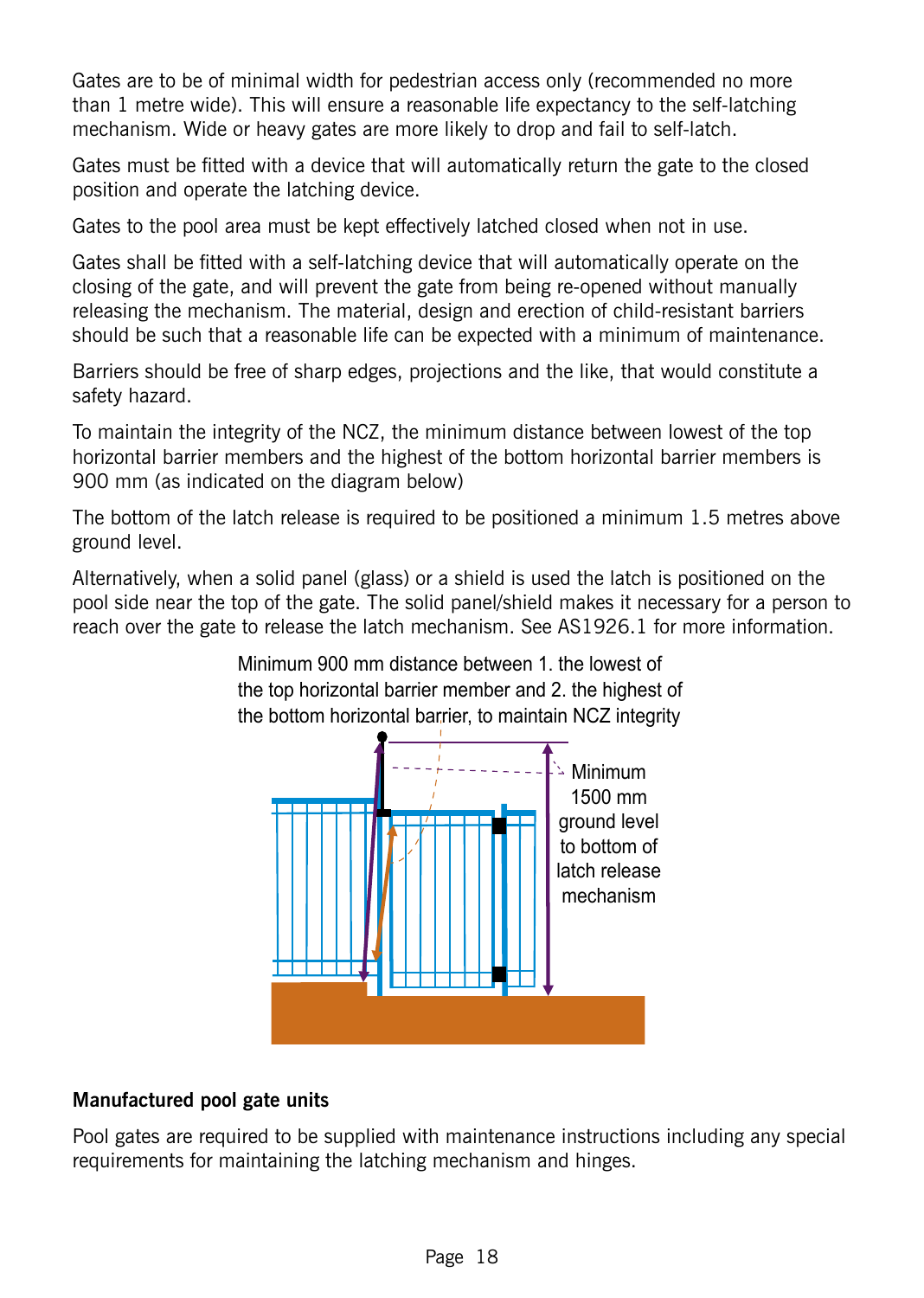Each gate unit shall be clearly and permanently marked on at least one of the gate posts or on the gate or on some other component of the gate unit with the registered trademark or the name and address of the manufacturer.

For additional design and construction details concerning pool gates see the Australian Standard AS1926.1.

### 2.04 Warning/Resuscitation Sign

All types of pools are required to display a Warning/Resuscitation Sign, under section 17 of the Swimming Pools Act. Part 3 of the Swimming Pools Regulation sets out the required warning statement that is to be contained within the Resuscitation Sign:

- I. "YOUNG CHILDREN SHOULD BE SUPERVISED WHEN USING THIS SWIMMING POOL"
- II. "POOL GATES MUST BE KEPT CLOSED AT ALL TIMES"
- III. "KEEP ARTICLES, OBJECTS AND STRUCTURES AT LEAST 900 MM CLEAR OF THE POOL FENCE AT ALL TIMES".

The required sign must be maintained and clearly legible from a distance of at least 3 metres and must be within the immediate vicinity of the pool. It is recommended that the resuscitation sign be displayed at the shallow portion of the pool near an open area as this is most likely the area where resuscitation would be carried out.

For more information regarding resuscitation techniques, view Guideline 8 Cardiopulmonary Resuscitation available at the Australian Resuscitation Council website www.resus.org.au.

### 2.05 Spa Pools

A spa pool is required to be surrounded by a child-resistant barrier and subject to the same requirements as a pool. However, an owner of a spa pool may choose an



(Image courtesy of Westmead Kids Health)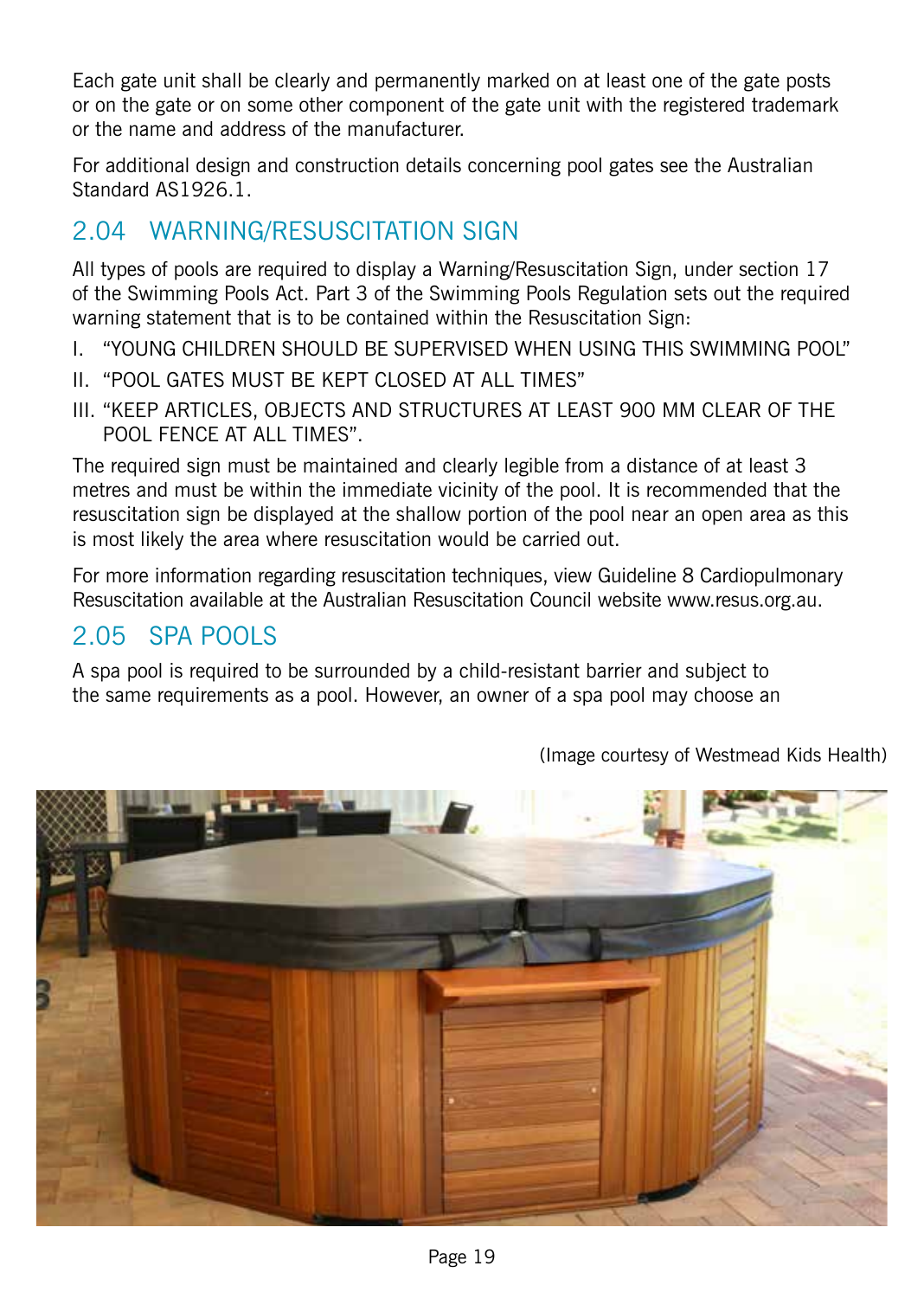alternative barrier in the form of a child-resistant lid being a substantial structure that at all times restricts access to the spa when the spa is not in actual use. When in place the child-resistant lid is to be securely fastened to the spa pool by a child-resistant device.

### 2.06 Indoor Pools

The owner is to ensure that the means of access to an indoor pool area is restricted as required by the Swimming Pools Act, 1992. The standard for restriction is set out in the BCA and AS1926.1. The barriers used are primarily child-resistant windows and child-resistant doors. The means of access to the indoor pool must be restricted at all times and comply with the following:

- door must be self-closing and self-latching and must be closed at all times when not in actual use
- the door knob/latch release, located on the outside face of the door, is to be a minimum 1.5 metres above the floor
- a NCZ of 900 mm is to be provided to the outside face of the door with the NCZ positioned a maximum 1200 mm above the floor
- • doors shall open outwards from the pool enclosure
- no pet door openings are allowed in the door

Operational and safety recommendations:

- door width to be kept to a minimum (no more than 1 metre) to minimise the failure of the door self-closing, self-latching operation
- provide a glass viewing insert within the door to enable viewing into the pool area and for safety when the door is being opened.

### **Indoor pool window**

Windows where the height from the sill of the lowest opening panel of the window to the finished ground level is 1800 mm or greater have no pool barrier requirements. Other windows are to be made child-resistant by restricting the window opening to a maximum of 100 mm or replacing the openable panel with a fixed panel or installing permanently fixed metal mesh or grill over the openable area of the window as per AS1926.1 to prevent access into the pool area.

### 2.07 Other Barrier information can be obtained from AS1926.1

The Australian Standard content of this booklet is restricted due to Standards Australia copyright and thus does not contain all information in relation to pool safety barriers. For more information contact your local council or accredited certifier or you may choose to purchase a copy of the Australian Standard. Australian Standards are distributed by SAI Global. To search and buy a standard:

- Online www.standards.org.au/SearchandBuyAStandard/Pages/default.aspx
- Phone (from Australia): 131 242
- Email sales@saiglobal.com
- Mail SAI Global Information Services, GPO Box 5420, Sydney NSW 2001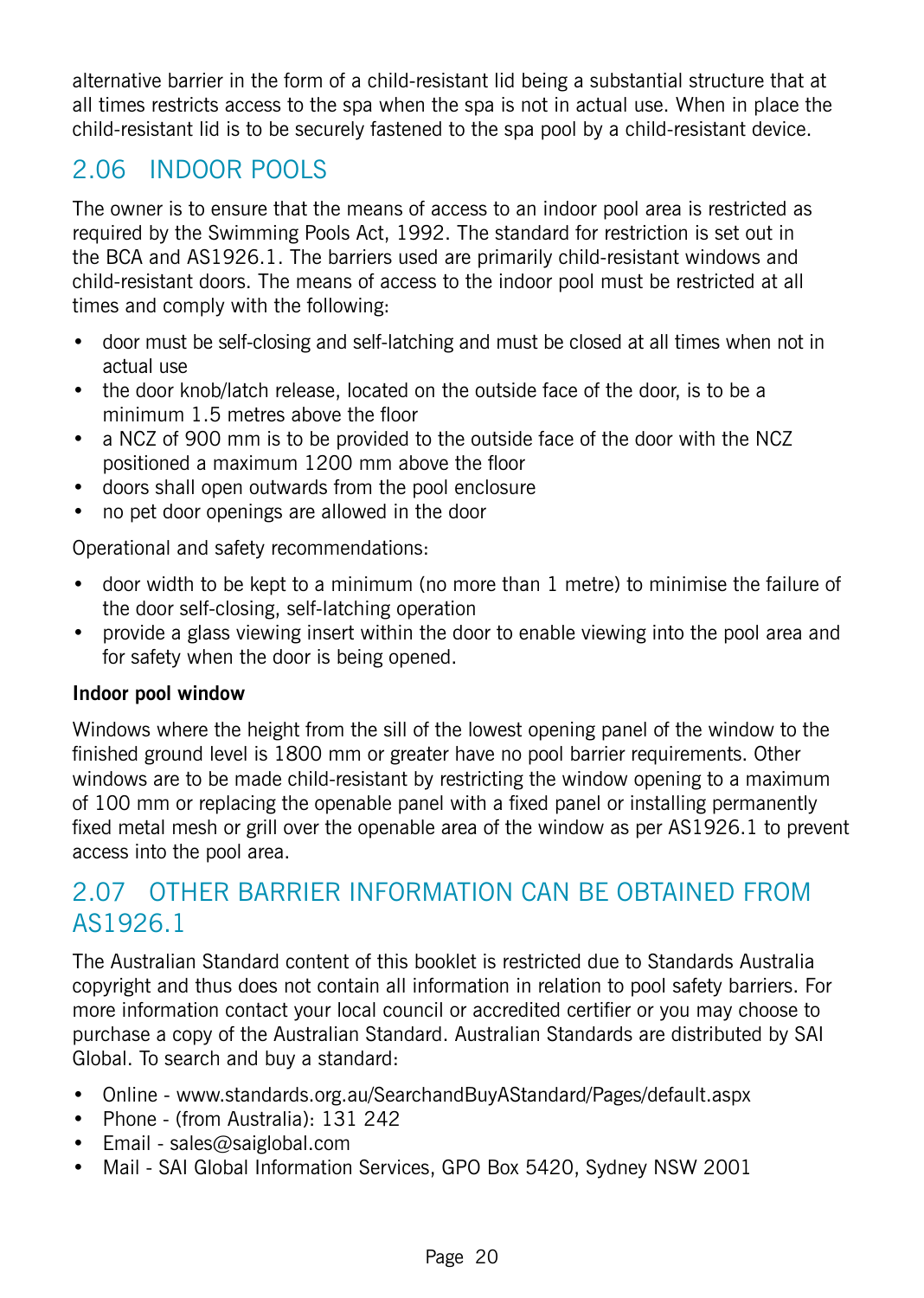### 2.08 Pool and Barrier development

When carrying out development work involving a pool or pool barriers, confirm with your Principal Certifier as to the requirements to satisfy the Swimming Pools Act prior to carrying out such works.

Complying Development and Construction Certificate plans are to clearly indicate BCA requirements and should include child-resistant barrier type, height and location.

Your Principal Certifier is the person required to inspect and record pool safety barrier construction/installation details that are submitted to council with the development occupation certificate. All new pools within NSW are required to be recorded in the NSW Swimming Pools Register prior to the pool being used.

In other situations, upgrading an existing pool or applying for a Pool Certificate of Compliance, contact your local council.

Note: A pool safety barrier must be installed or existing fences brought up to the required standard, as soon as possible upon the pool being filled with water. Where temporary fencing is used in relation to a pool it is to provide the same level of protection as that provided by child-resistant fencing.



(Images courtesy of Westmead Kids Health)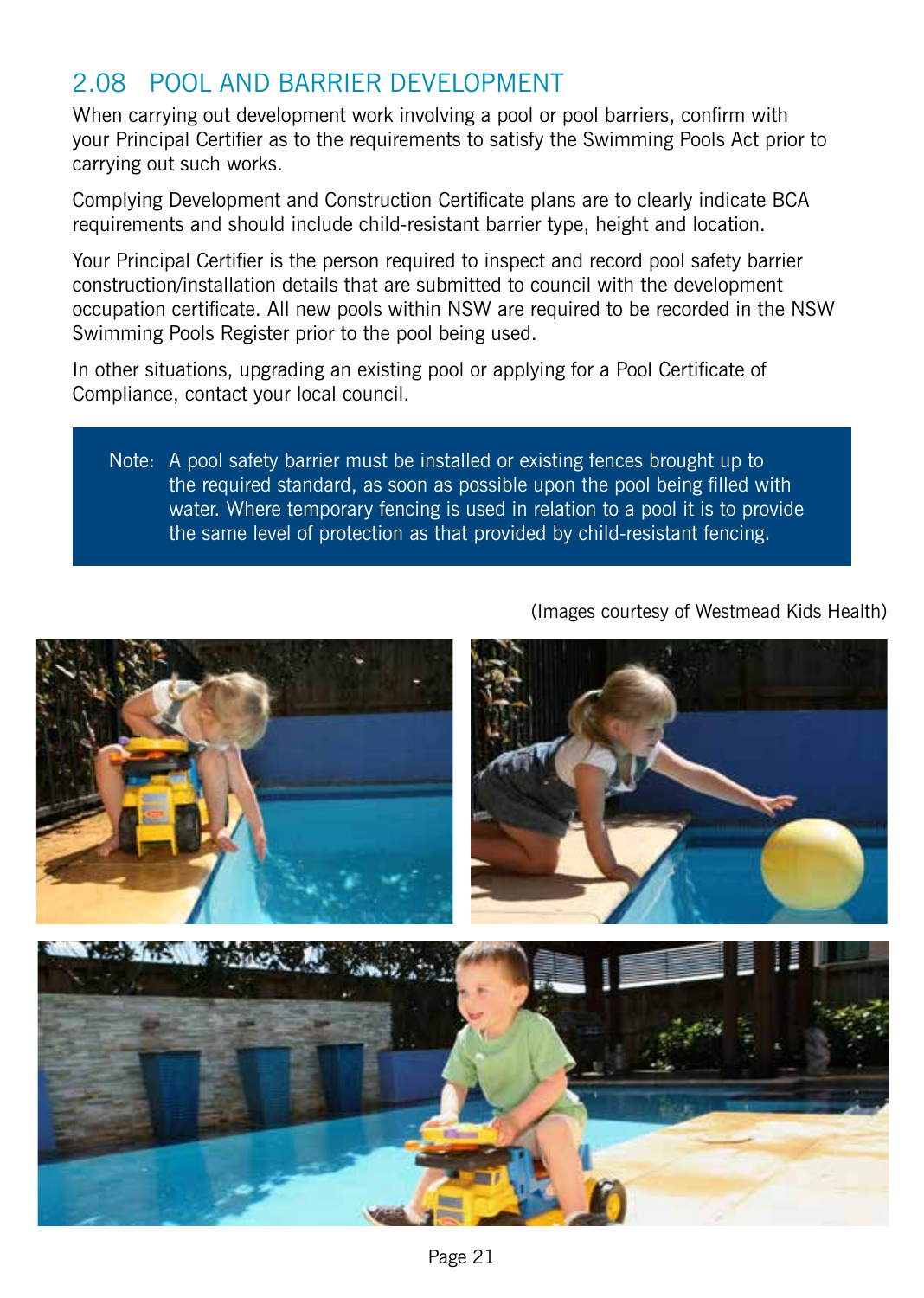## 3. Temporary fencing

Construction of a pool or building works where an existing barrier is removed may present hazards prior to the works being completed. There is a danger of injury from falling into the excavation or empty pool or drowning if the excavation/pool contains water (eg. after rain).

During any pool construction/renovation works, access to the pool is required to be restricted. Providing suitable fencing to the swimming pool construction area for the period that the hazard exists will reduce the risk of someone falling into or drowning in the excavation/pool.

Attention is directed to the existence of State legislation and regulations requiring temporary fencing of excavations during building works. The builder is usually the best person to erect a temporary fence and is generally responsible for the safety of the site. Prospective pool owners should therefore ensure suitable temporary fencing is constructed, and the person who is to construct the fencing should be clearly identified in the pool construction contract. Owing to the method of constructing most pools, the pool builder may be away from the site for periods of several days and thus the person having the pool constructed should ensure that the temporary fencing is not tampered with.

## 4. Pool Certificates under the Swimming Pools Act 1992

### 4.01 Selling, Purchasing OR RENTING a Property with a Pool

### **Contracts for sale and pools - what's currently required**

Under the Conveyancing (Sale of Land) Regulation 2010 a warning notice is required within the contract of sale stating the owner of a property on which a swimming pool is situated must ensure that the pool complies with the requirements of the Swimming Pools Act 1992.

Prospective purchasers considering a property with a pool should get the pool inspected prior to purchasing. At the very least, if purchasing a property with a pool after 29 April 2013, ensure the pool is recorded in the NSW Pool Register.

#### **What's changing with contracts of sale**

From 29 April 2014 it will be compulsory that properties with a pool that are for sale have a current pool certificate of compliance or occupation certificate in the contract of sale.

#### **Renting/Leasing a residential property with a pool - what's currently required**

Under the Residential Tenancies Regulation 2010 residential tenancies agreement the landlord agrees to ensure that the requirements of the Swimming Pools Act 1992 have been complied with in respect of the swimming pool on the residential premises.

#### **What's changing with leasing agreements**

From 29 April 2014 pool owners will be required to include a current pool certificate of compliance in the leasing agreement before being able to lease a property with a pool.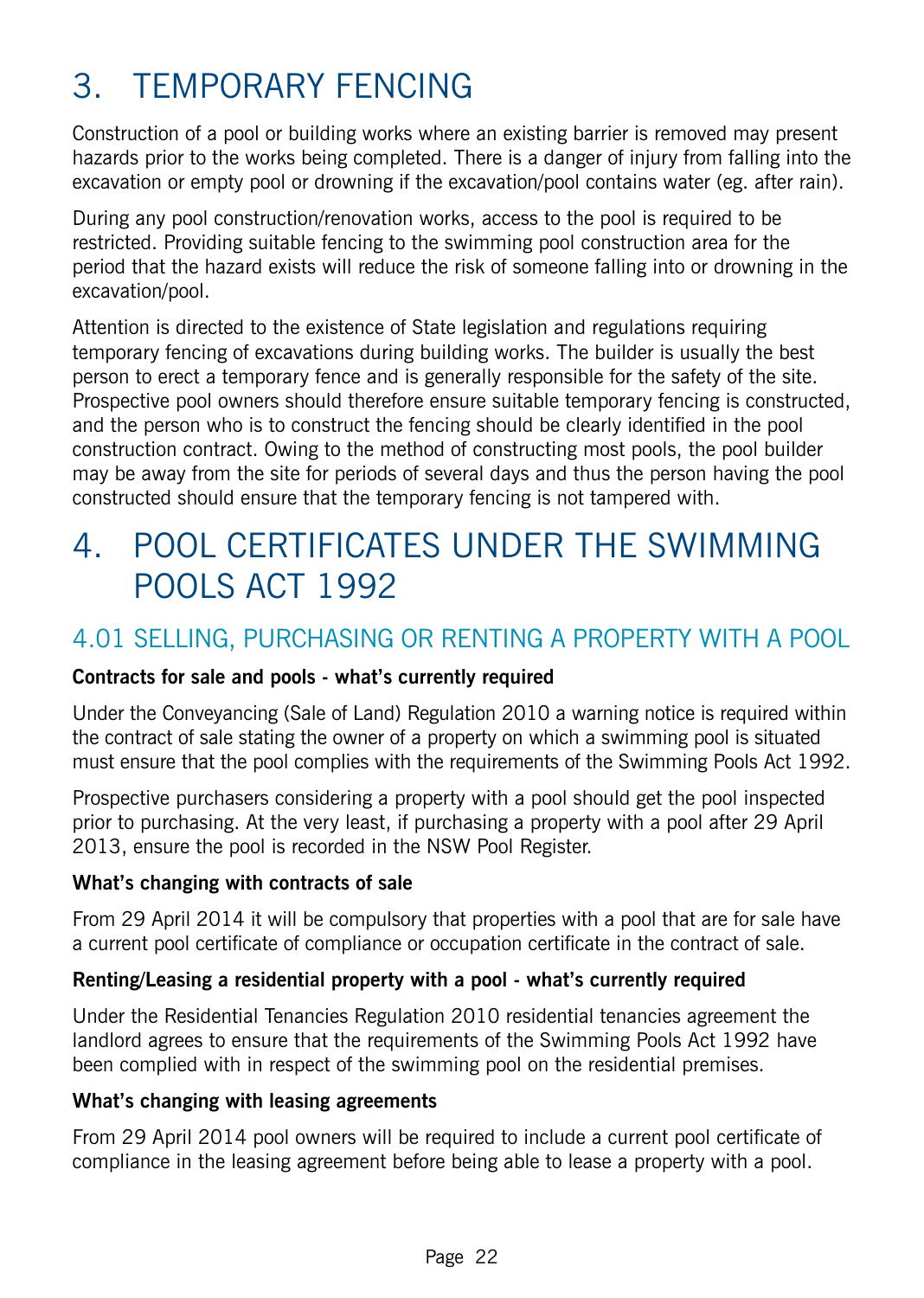

(Images courtesy of Westmead Kids Health)

### 4.02 Pool Certificate of Compliance

Under the Swimming Pools Act 1992 the owner of any premises on which a swimming pool is situated may make application to either their local council or an Accredited Certifier to carry out an inspection of the pool barrier. Fees may be payable for such pool barrier inspection - check with your local council or certifier.

Where the council/certifier is satisfied that the swimming pool complies with the requirements of the Swimming Pools Act 1992, and the pool is recorded in the NSW Swimming Pools Register, a pool certificate of compliance will be issued to the effect that, as at the date on which the certificate of compliance is issued, the swimming pool complies with the Swimming Pools Act 1992.

Subject to no changes to the pool barriers, the Pool Certificate of Compliance is valid for three years.

### 4.03 Pool Exemption Certificate

Under Swimming Pools Act 1992 Section 22, the owner of any premises in or on which a swimming pool is situated or proposed to be constructed may apply to council for an exemption for the subject pool from all/any requirements of the Swimming Pools Act 1992. Fees may be payable when lodging an application for an exemption under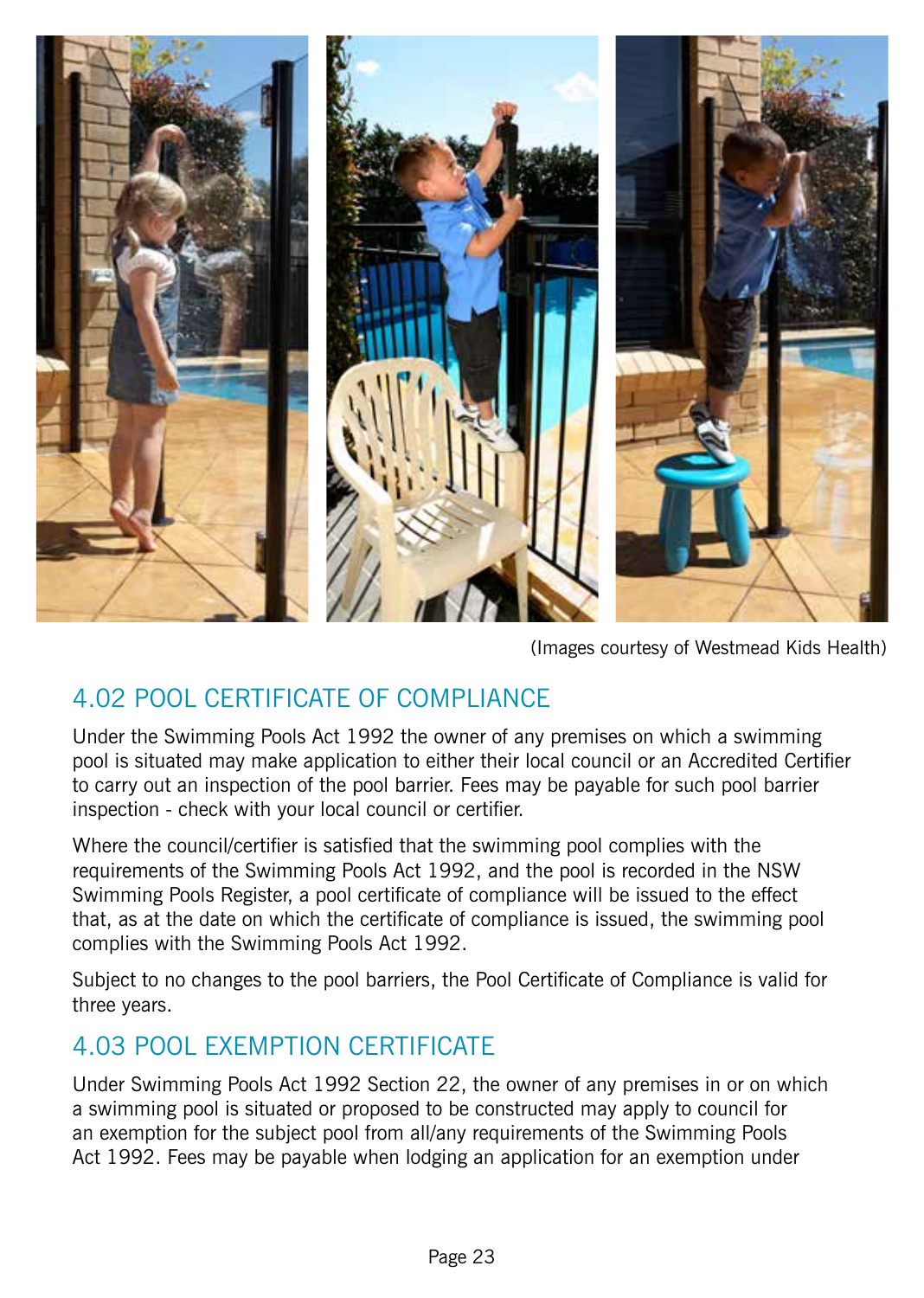section 22 - check with your local council. For an exemption to be granted the council must be satisfied in the particular circumstances of the case:

- a) that it is impracticable or unreasonable
	- because of the physical nature of the premises, or
	- because of the design or construction of the swimming pool, or
	- because of special circumstances of a kind recognised by the Swimming Pools Regulation as justifying the granting of an exemption

for the swimming pool to comply with those requirements

b) that an alternative provision, no less effective than those requirements, exists for restricting access to the swimming pool.

An exemption may be granted unconditionally or subject to such conditions as council considers appropriate to ensure that effective provision is made for restricting access to the swimming pool.

## 5. LOCAL COUNCIL SITE‑SPECIFIC REQUIREMENTS

Check your property for easements or restrictions that may impact on the child-resistant barriers you can provide to secure your pool. These are some of the restrictions that apply to some properties that may restrict the location, height, design, material and style of the fence barrier you can use:

- bushfire prone land
- front building zone
- foreshore building zone or additional public place setback restrictions
- heritage sites, building or structures
- land subject to flooding
- land subject to sea level change
- land subject to drainage easements with overland flow paths
- rights of carriageway or walkway.

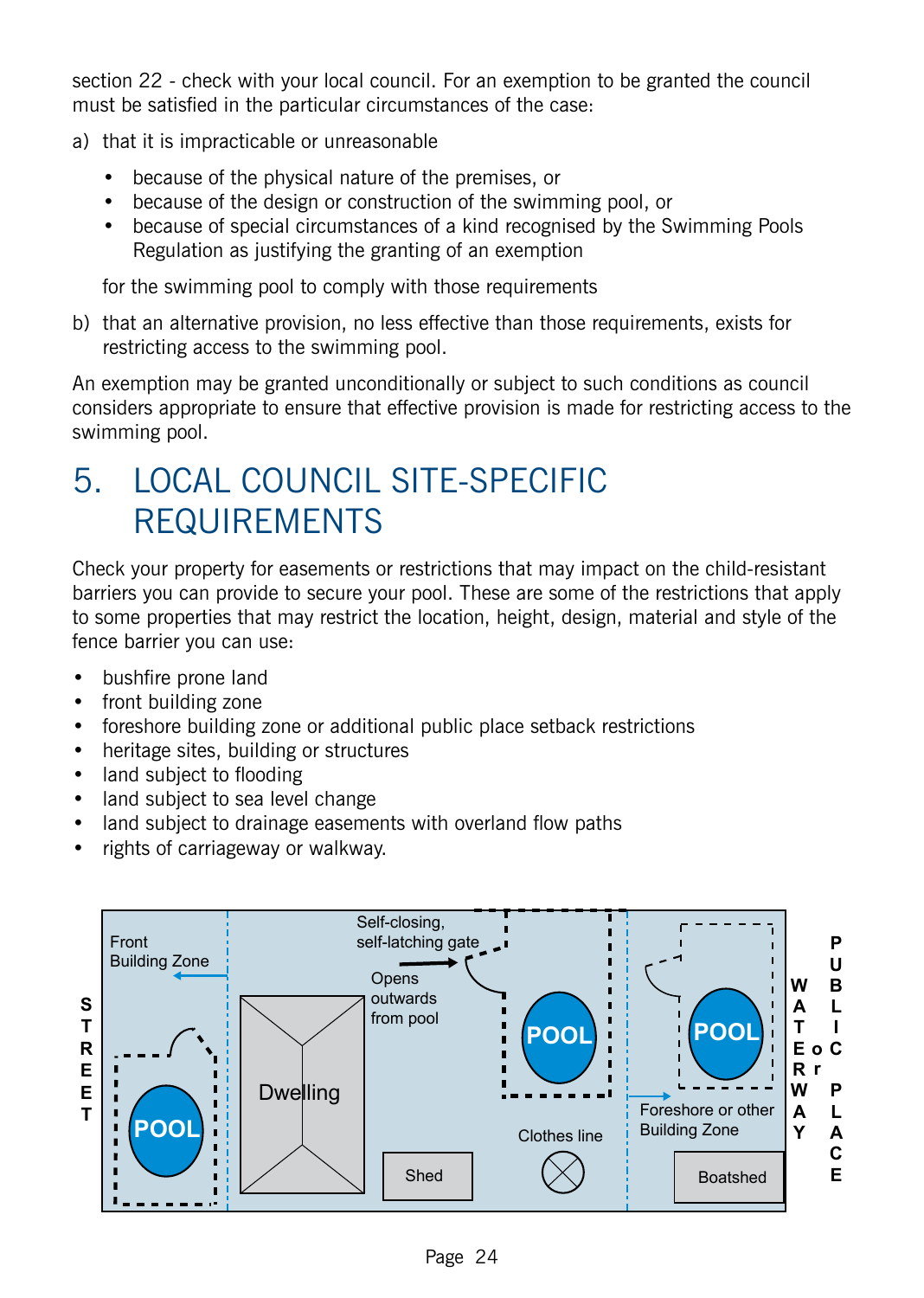Check with your council as pool fences within certain areas such as front building zone or foreshore building zone may have restrictions, such as fence height requiring the boundary barrier to be setback from the property boundary by a minimum of 900 mm. Check also with your local council for site-specific requirements that may apply to your property/pool.

## 6. Environmental Noise

### 6.01 Hours of operation of pool/spa pump

In accordance with the Protection of the Environment Operations (Noise Control) Regulation 2008, the use of pool/spa pumps may be restricted to:

- between 8am and 8pm on any Sunday or public holiday, and
- between 7am and 8pm on any other day

if the pump emits noise that can be heard within a habitable room in any other residential premises.

## 7. POOL Removal

This information does not apply to pools or pool fencing or associated structures that have heritage significance - consult your local council.

When you are considering removal of the pool and installation of a deck or the like at the pool coping level, additional requirements may apply or the works may not be permitted due to the elevated level or closeness to boundaries. This work may require complying development approval and you need to consult with your local council or accredited certifier as to the requirements.

### **Is approval required to remove a pool?**

The basic guide is: if you require approval to build it then you need approval to demolish it.

So yes, pools require approval to be removed/demolished. Approval can be obtained from either your local council or an accredited certifier as complying development. Complying development is a quick approval process that usually takes around seven days to obtain. This is under State Environmental Planning Policy (Exempt and Complying Development Codes) 2008, Part 7 Demolition Code.

### 7.01 Above ground pools including inflatable pools, prefabricated pools not exceeding a depth of 600 mm in THE GROUND.

The removal of the above mentioned pools is generally accepted without requiring formal approval (check with your council) subject to the following standards being meet:

- disassemble the pool and remove all materials from the site
- restore the ground level to its natural level and grade
- where filling is required use only clean drainable fill; filling is to be suitably compacted and graded to natural contours so as not to create a drainage nuisance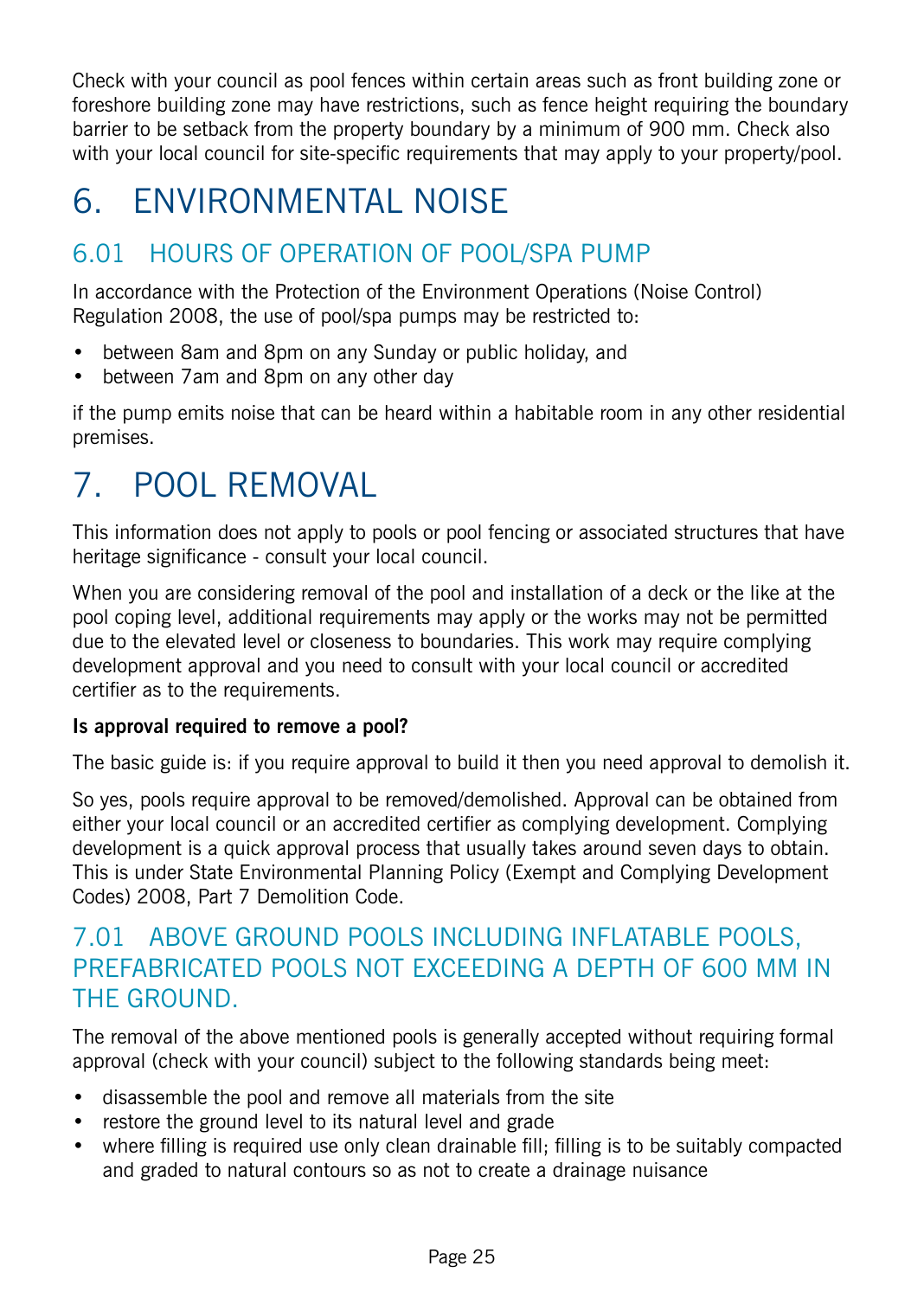- suitable erosion control or grass disturbed areas to prevent silt run off into neighbouring properties
- advise your local council of the pool removal to enable updating of the NSW Swimming Pool Register and council records - tt is suggested to include two photos: one showing the pool and the second with the pool gone and land reinstated, otherwise council may require an inspection of the site to confirm the removal prior to updating the records.

### 7.02 Fibreglass, masonry, concrete or similar pools, pools in the ground more than 600 mm

The removal of these pool types require approval from your local council or accredited certifier prior to commencement of any works.

The following general information is provided for your assistance. Additional requirements may apply and would be contained within your approval. For more information contact either your local council or accredited certifier.

- The development must be carried out in accordance with AS 2601-2001, The demolition of structures.
- The site of the swimming pool must be filled (if necessary) so as to restore the site to the ground level (existing) adjacent to the pool, taking into account any sloping of the site, and
	- the fill must be compacted, and
	- any piping or similar material must be removed from the site before the site is filled.
- Run-off and erosion controls to prevent soil erosion, water pollution or the discharge of loose sediment on the land surrounding the development must be implemented by:
	- diverting uncontaminated run-off around cleared or disturbed areas, and
	- erecting a silt fence to prevent debris escaping into drainage systems and waterways, and
	- preventing tracking of sediment by vehicles onto roads, and
	- stockpiling top soil, excavated materials, construction and landscaping supplies and debris within the lot
- • Your complying development approval may require a structural engineer's report to detail the pool structure removal while maintaining support to the adjoining ground and/or structures.
- Advise your local council of the pool removal to enable updating of the NSW Swimming Pool Register and council records. It is suggested to include two photos: one showing the pool and the second with the pool gone and land reinstated. Otherwise council may require an inspection of the site to confirm the removal prior to updating the records.

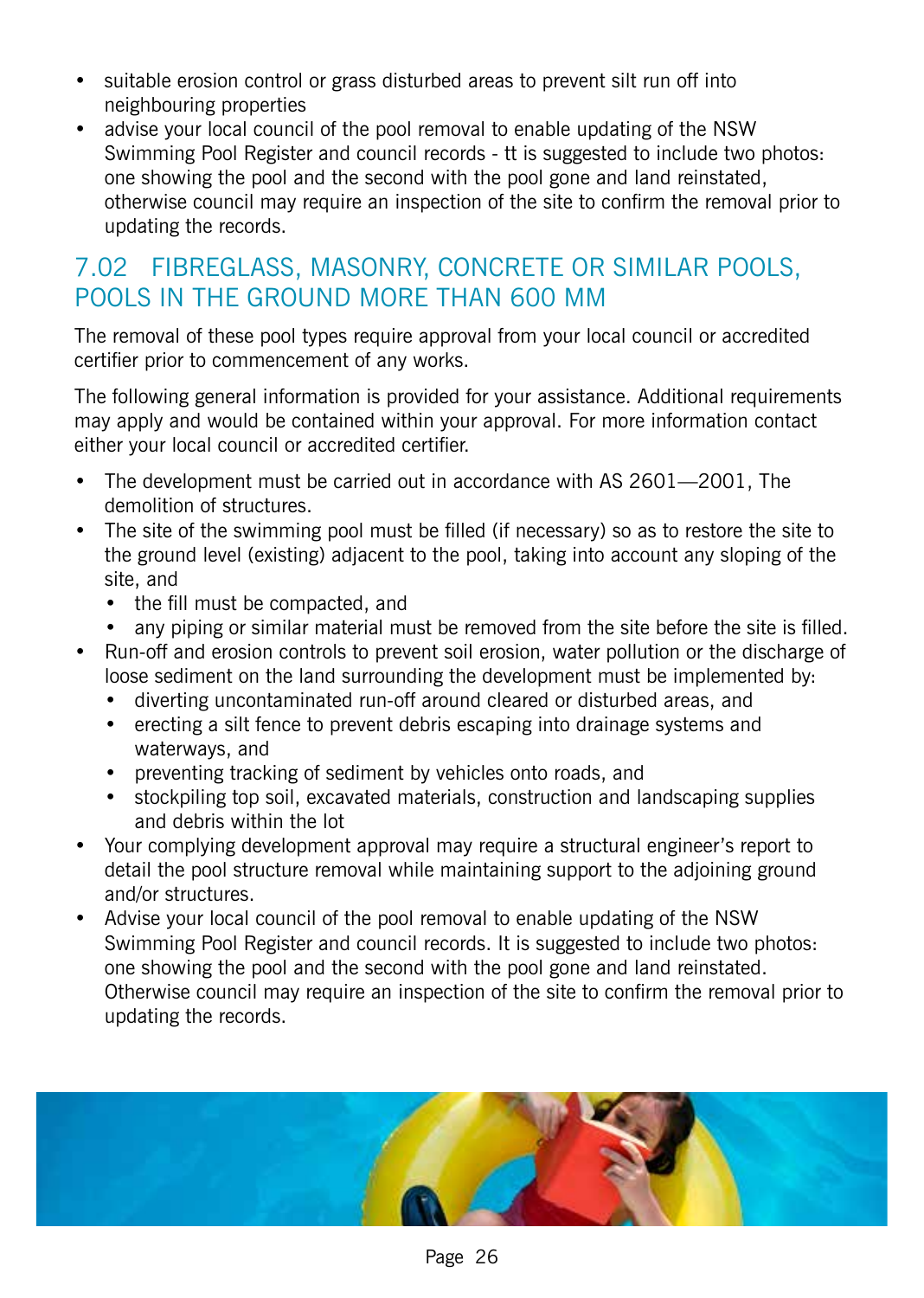## USFFUL LINKS

#### **NSW Division of Local Government: www.dlg.nsw.gov.au**

The Division is responsible for administering the Swimming Pools Act 1992, and has information available on its website including a swimming pool laws brochure and home pool safety checklists in other languages.

#### **NSW Fair Trading: www.fairtrading.nsw.gov.au**

NSW Fair Trading safeguards rights of all consumers and advises business and traders on fair and ethical practice. Read what to know when building a new swimming pool, dangers of skimmer boxes and inflatable pool safety.

#### **Children's Hospital Westmead: www.chw.edu.au/kidshealth/pool\_fencing**

View the hospital's 'Protect your Pool, Protect your Kids' video, which visually demonstrates basic pool fencing requirements in the Swimming Pools Act and gives other key water safety messages. View part or all of the 25 minute video depending on your need. The site also has other resources on pool safety.

#### **Safewaters: www.safewaters.nsw.gov.au/fencepools.htm**

Provides further information on: fencing backyard pools; frequently asked questions; information in community languages; checklists for pool owners.

#### **Swim and Survive: www.dsr.nsw.gov.au/swimandsurvive**

NSW Office of Communities' information regarding swimming lessons.

#### **The Samuel Morris Foundation: www.samuelmorrisfoundation.org.au**

The Foundation, established in March 2007, is Australia's only charity which supports children disabled by near drowning or other hypoxic brain injuries, and provides education and awareness on preventing future drowning deaths and disabilities.

#### **Keep Watch: www.homepoolsafety.com.au**

Home Pool Safety - Royal Life Saving Society information including checklist, fact sheets and other resources.

**NSW Government's Water Safety Initiative—www.watersafety.nsw.gov.au** Includes a section with information on pool safety and pool fencing.

## **REFERENCES**

Swimming Pools Act 1992 Swimming Pools Regulation 2008 Swimming Pools Amendment Act 2012 Conveyancing (Sale of Land) Regulation 2010 Residential Tenancies Regulation 2010 Protection of the Environment Operations (Noise Control) Regulation 2008 Environmental Planning Policy (Exempt and Complying Development Codes) 2008

Building Code of Australia

Standards Australia

- AS1926.1-2012, Safety barriers for swimming pools
- AS1926.2-2007, Location of safety barriers for swimming pools
- AS 2601—2001, The demolition of structures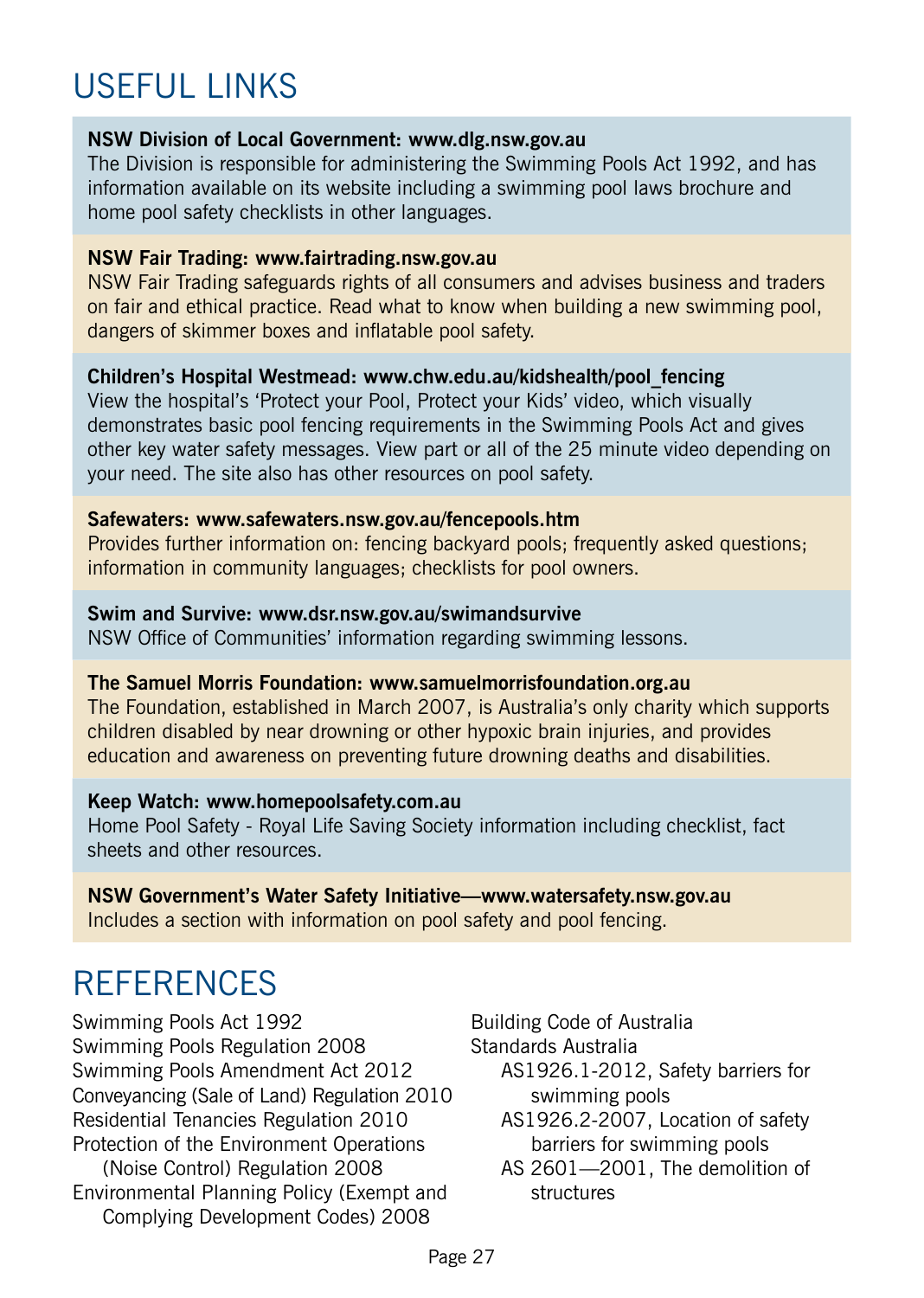## YOUR SITE MAP

Draw your site map here; include location and type of child-resistant barriers around your pool.

Address:

NSW Pool Registration Number: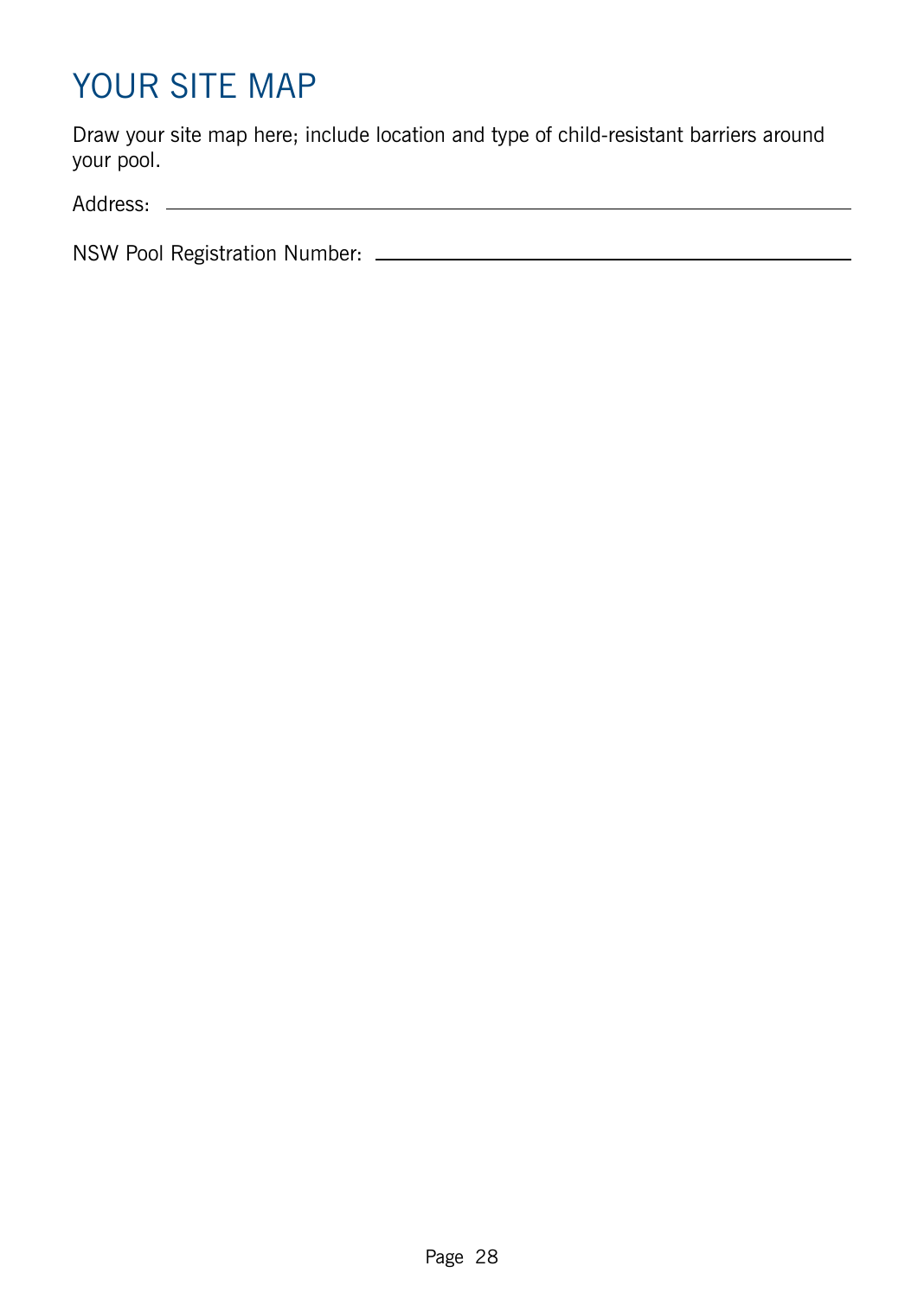## YOUR NOTES AND RECORDS

Use this space to keep all your notes and records concerning your own pool, and draw a site map on the previous page.